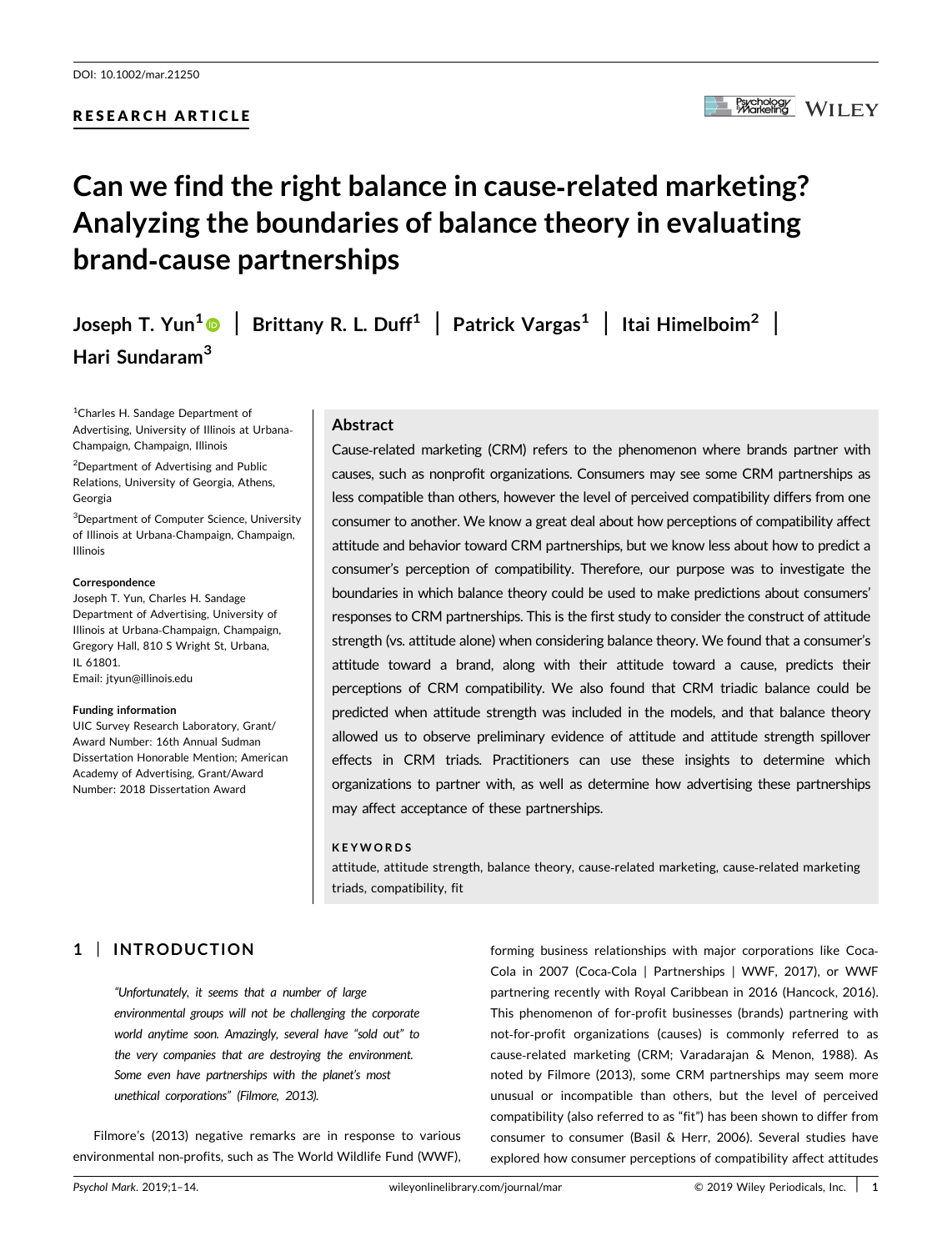2 | WII FV-**BL BXChORGY** 

toward partnerships and consumer behavior (Basil & Herr, 2006; Gupta & Pirsch, 2006; Pracejus & Olsen, 2004; Simmons & Becker‐ Olsen, 2006; Trimble & Rifon, 2006), but no one has shown how we can predict a consumer's potential perception of compatibility before entering into a CRM partnership by looking solely at their attitude toward a brand, and their attitude toward a cause. This is important because perceived compatibility has been shown to predict acceptance of CRM partnerships (Lafferty, Goldsmith, & Hult, 2004). Thus, if we could predict consumers' potential perceived compatibilities through their attitudes toward a brand, and their attitudes toward a cause, before the organizations enter into a partnership, this could provide much practical value to CRM practitioners. Therefore, in line with this gap in understanding, our purpose was to investigate the boundaries in which balance theory (Heider, 1946) can be used to analyze CRM partnerships and predict consumer perceptions of CRM partnership compatibility.

We summarize our contributions and findings as follows: We provide a theoretical contribution to the arena of CRM, as we found that a consumer's current attitude toward a brand, along with their current attitude toward a cause, predicts their perceptions of CRM compatibility; We present a methodological contribution by contributing a means to predict psychological balance toward CRM partnerships by incorporating both continuous attitude and attitude strength measures into the prediction model; finally, we provide a practical contribution, as we found preliminary evidence that spillover effects may be occurring from brands to causes (and potentially vice versa) to affect perceived ratings of CRM compatibility. Simonin and Ruth (1998) provided evidence that consumers' attitudes toward brand partnerships have been found to influence each other after they enter into a partnership (denoted by Simonin and Ruth as a spillover effect), but this phenomenon has not been studied within CRM partnerships. The ability to predict potential CRM compatibility perceptions, and to understand how consumers' attitudes and attitude strengths toward brands and causes are affected through CRM partnerships has practical value for both brands as well as causes. As in Filmore's (2013) previous example, WWF and Royal Caribbean could have benefitted in understanding how people may perceive the compatibility of their partnership before engaging in it. In addition, advertisers of CRM partnerships need to be able to understand how consumers will perceive partnerships before they are entered into, or widely communicated.

Guiding Research Question: What are the boundaries of using balance theory to evaluate cause‐related marketing compatibility?

## 2 | LITERATURE REVIEW

## 2.1 | Cause-related marketing

Varadarajan and Menon (1988) defined CRM as follows:

"Cause‐related marketing is the process of formulating and implementing activities that are characterized by an offer from the firm to contribute a specified amount to a

designated cause when customers engage in revenue‐ providing exchanges that satisfy organizational and individual objectives." (p. 60)

Thus, in their definition, CRM is specifically limited to partnerships where a brand ties a donation to a cause for every transaction that a consumer engages in with the brand. Barone, Miyazaki, and Taylor (2000) suggest that CRM partnerships can have a broader definition, as some CRM partnerships may not involve a direct donation to a cause per every brand purchase. A brand could just make a large donation to a charity without any sales ties. A very recent example of this was Royal Caribbean's pledge to donate \$5 million to the World Wildlife Fund to support ocean conservation (Hancock, 2016). Thus, we define CRM as a business strategy in which a brand partners with a cause through various types of engagements, to address both organizations' objectives.

Varadarajan and Menon (1988) suggested that one of the driving factors in brands partnering with causes is to boost sales through the association with causes that could help brands tap into markets that were previously untapped. Brands may be attempting to associate themselves with certain social positions to convince various segments of consumers to purchase their products/services, such as in the case of Royal Caribbean and the WWF. This is in line conceptually with Henderson, Iacobucci, and Calder (1998) work in applying associative network analysis to brands, as they found that certain concepts are associated with brands (e.g., the concept of "value" associated with McDonald's), and these concepts form networks with other brands and concepts within the human mind. Thus, McDonald's might be associated with Burger King in a consumer's mind, linked by the concept of "value". One of the goals of CRM could be to take the concept of "environmentally green" that is associated with the WWF and build an association between "environmentally green" with Royal Caribbean by positioning a partnership between WWF and Royal Caribbean.

However, the brands and causes entering into CRM partnerships may not have entirely compatible associations. For example, while intentions of ocean conservation might seem enticing, we have evidence that cruises themselves are contributing to the decline in ocean health due to water and air pollution (Moodie, 2016). Therefore, there is the possibility that consumers might reject the association between Royal Caribbean and WWF. Much research has been conducted to analyze the effects of how CRM "fit" or "compatibility" influences consumer behavior in response to CRM partnerships, but there is a gap in understanding what psychological constructs contribute to the formation of this compatibility perception in each consumer.

## 2.2 | CRM compatibility/fit

Assessing the fit between partnering companies has been studied not just in CRM partnership research, but brand partnership research in general. Simonin and Ruth (1998) looked at the phenomenon of brand partnerships (corporations partnering with corporations), and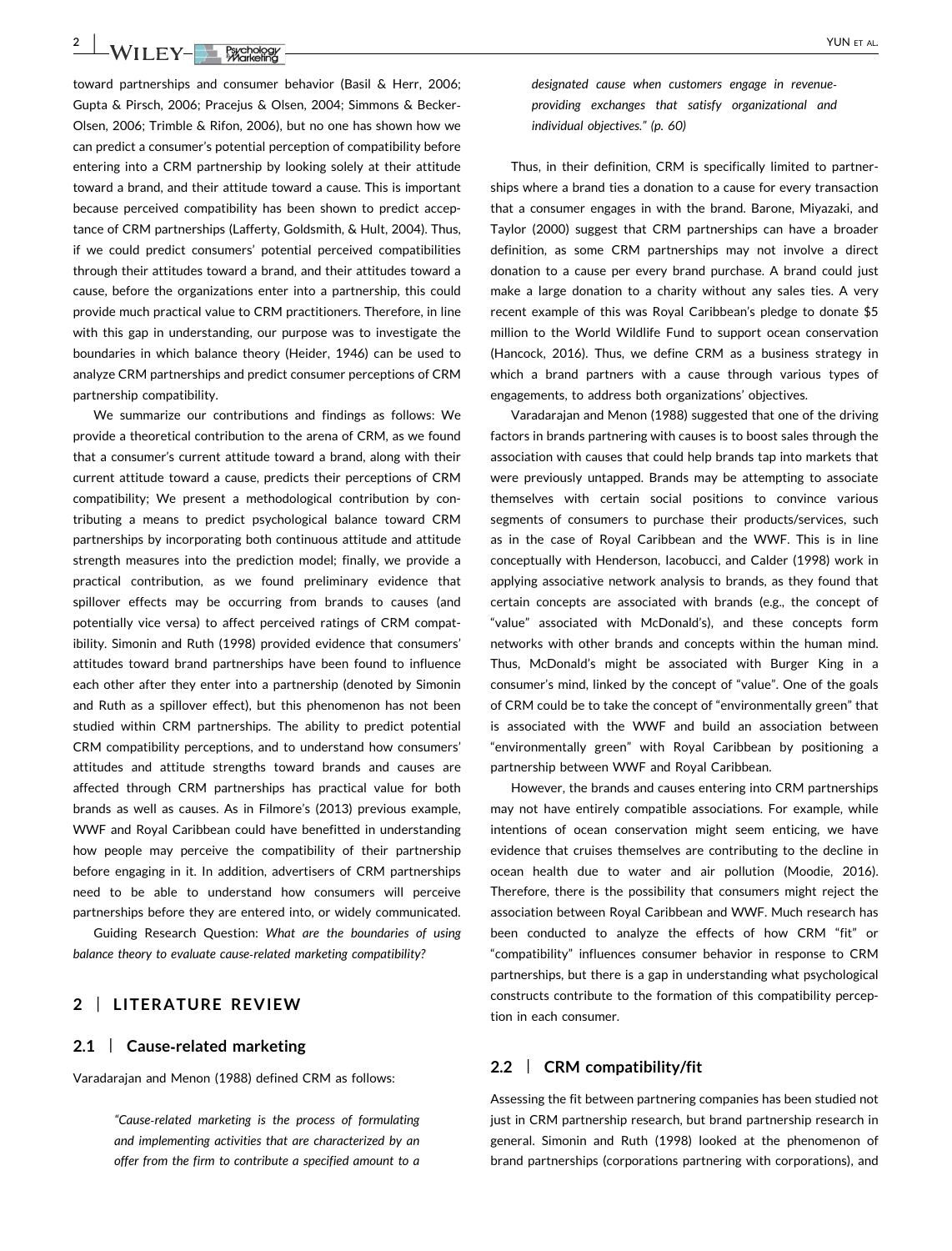analyzed the effects that these partnerships had on consumer attitudes toward those partnerships. One of the factors found to affect consumer attitudes was the level of fit between the two companies that formed a partnership together. They described fit to be the level of cohesiveness and/or consistency that partnering brands possessed. Fit has also been found to be important in CRM partnerships, and has been found to affect cause‐brand partnership attitude (Basil & Herr, 2006; Lafferty et al., 2004; Trimble & Rifon, 2006), brand equity (Simmons & Becker‐Olsen, 2006), consumer choice (Pracejus & Olsen, 2004), and purchase intentions (Gupta & Pirsch, 2006). Guerreiro, Rita, and Trigueiros (2016) recently conducted a text‐mining analysis of journal articles on the subject of CRM between 1988 and 2013, and found that brand‐cause fit was the most frequently used topic across the articles. Thus, it seems that the concept of fit is an important topic within CRM research. Trimble and Rifon (2006) suggested that the term "compatibility" is a more comprehensive term from all the terms that have previously been used. Since compatibility is a term that conveys the meaning of these terms more naturally, we use the term compatibility throughout this study.

In previous studies, researchers directly measured how participants rated compatibility between brands and causes through self‐ reported survey measures (Gupta & Pirsch, 2006; Lafferty et al., 2004; Myers & Kwon, 2013), asking questions such as how congruent, compatible, or consistent were the CRM partnerships between the brands and causes. This is the first study that attempts to dissect how participants construct that rating psychologically. For example, this rating might be based on objective comparisons of the stated missions of the brand and the cause, or it might be based more on subjective attitudes. Basil and Herr (2006) provided a balance theory approach to investigate how attitudes towards a brand and a cause affect attitudes towards CRM partnerships. Although it was not the focus on their study, they found some interesting connections between balance theory and components of CRM compatibility. We will review balance theory and Basil and Herr's (2006) work next.

#### 2.3 | Balance theory and CRM triads

Heider (1946) wrote, "Attitudes towards persons and causal unit formations influence each other" (p. 107). Thus, in this statement, Heider was acknowledging that people can have attitudes toward other individuals as well as entities, and these attitudes influence each other. Eagly and Chaiken (1993) defined attitude as, "a psychological tendency that is expressed by evaluating a particular entity with some degree of favor or disfavor" (p. 1). Heider suggested that attitudinal relationships move toward balanced states. A balanced state is explained as, "a harmonious state, one in which the entities comprising the situation and the feelings about them fit together without stress" (Heider, 1958, p. 180). Historically, work on balance has focused on Heider's triadic relationship work (three person or entity relationships). In a three‐person triad (with the three people being denoted as "A, B, and C", "+" denotes mutual liking, and "−" denotes mutual dislike), Heider hypothesized that balance (triadic

YUN ET AL.  $\frac{1}{2}$   $\frac{1}{2}$   $\frac{1}{2}$   $\frac{1}{2}$   $\frac{1}{2}$   $\frac{1}{2}$   $\frac{1}{2}$   $\frac{1}{2}$   $\frac{1}{2}$   $\frac{1}{2}$   $\frac{1}{2}$   $\frac{1}{2}$   $\frac{1}{2}$   $\frac{1}{2}$   $\frac{1}{2}$   $\frac{1}{2}$   $\frac{1}{2}$   $\frac{1}{2}$   $\frac{1}{2}$   $\frac{1}{2}$   $\frac{1}{2}$ 

balance) would be found in the case where A+B, B+C, and A+C (all positive attitudinal sentiments in this triangle of relationships). Balance can also occur when two relationships in the triad are negative and one is positive. So, if we think of A−B, B−C, and A+C, this would also be balanced; in this case, A and C, who are friends, have a mutual enemy of B. Heider added that individuals can have relationships with entities as well, such as an individual owning a piece of property; this type of relationship was not denoted as an attitudinal relationship, but rather just a positive association with an object, and these unit formations fell under the umbrella of triadic balance theory as well.

As a slight departure from Heider's original balance theory, Davis (1967) suggested that an all negative relationship is a balanced state as well (e.g., an enemy of our enemy can still be our enemy without apparent tension in the system). Including this additional state of balance is considered assessing balance via weak balance (Easley & Kleinberg, 2010), and we incorporated weak balance into this study.

Balance theory has been incorporated into consumer psychology research (Woodside & Chebat, 2001), and more specifically, Basil and Herr (2006) took this triadic balance theory framework and applied it to the realm of CRM partnerships. They pointed to the fact that Heider (1958) specifically indicated that entities could have relationships to each other, and these relationships were called unit relationships. Basil and Herr (2006) conceptualized CRM partnerships as being a consumer, brand, and cause triad as shown in Figure 1. Instead of conceptualizing the relationship between the brand and the cause as attitudes between the two organizations, they suggested that we could view this triad as a one‐way psychological evaluation of a CRM partnership from the perspective of a consumer. Thus, they conceptualized the relationship between the brand and the cause as a consumer's assessment of the compatibility between the brand and the cause.

Their focus was taking this CRM triad and using the balance theory framework to predict aspects of participants' attitudes toward CRM partnerships. They found that when consumers' attitudes toward brands and their attitudes toward causes were both negative (consumer‐brand and consumer‐cause), participants rated the partnerships to be appropriate, but not necessarily appealing. This is important because they showed that there was a predictive



FIGURE 1 Cause-related marketing triad [Color figure can be viewed at wileyonlinelibrary.com]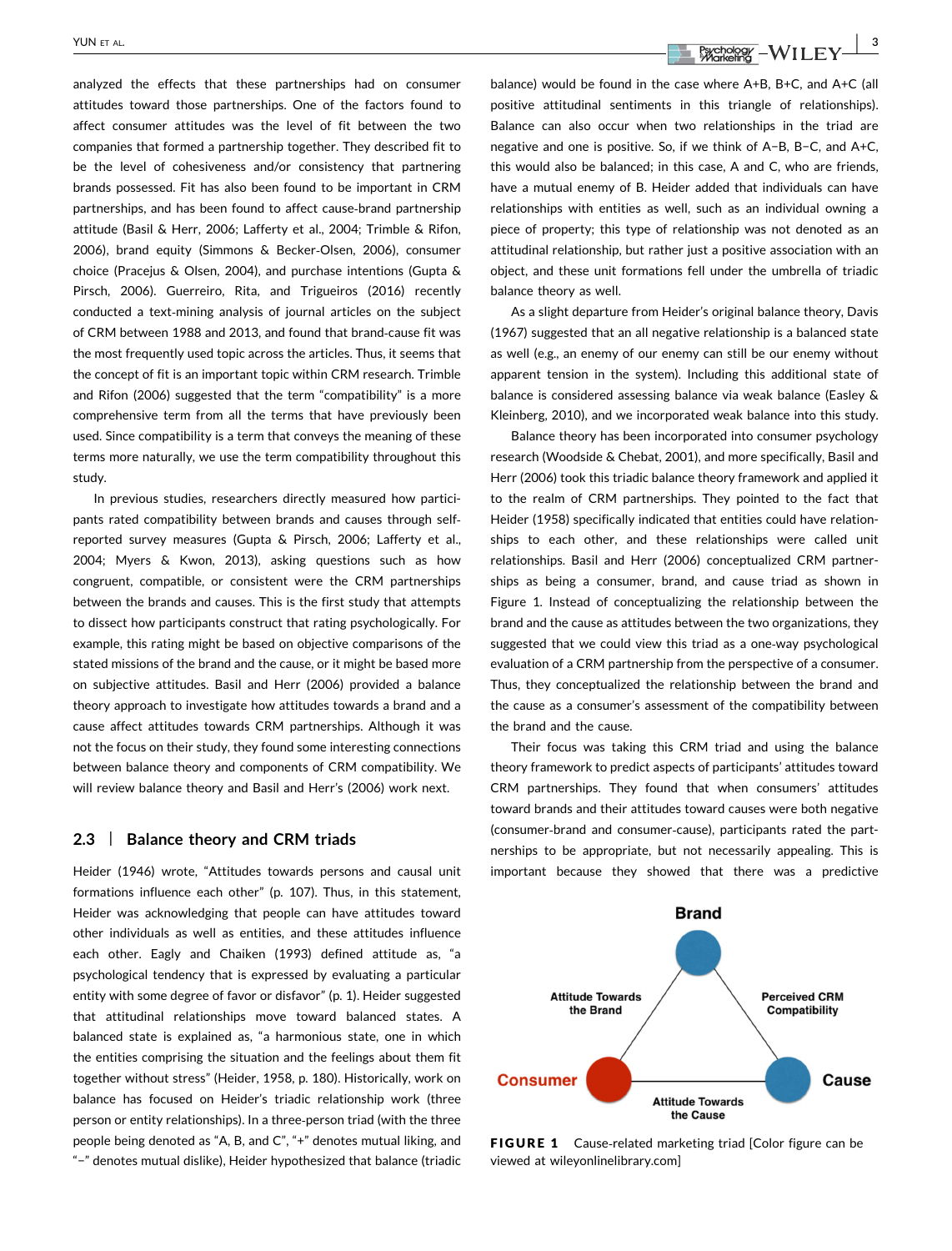4 WII FV-BACROSOF

relationship between an attitude combination and ratings of appropriateness for the CRM partnerships. With this said, they did not provide a comprehensive predictive model for taking separate attitudes towards a brand and a cause and predicting CRM compatibility. Thus, we hypothesize that a consumer's attitude toward a brand  $(AT_{BRAND})$ , along with their attitude toward a cause  $(AT<sub>CAUSE</sub>)$ , should positively predict a consumer's perception of CRM compatibility (COMP<sub>PERCEIVED</sub>) in CRM triads.

**H1:** Consumers' attitudes toward a brand  $(AT_{BRAND})$ , along with their attitudes toward a cause ( $AT_{CAUSE}$ ), will positively predict their perceptions of CRM compatibility (COMP $_{PERCEIVED}$ ) in CRM triads.

Being able to predict CRM compatibility is important because we have evidence that CRM compatibility predicts acceptance of CRM partnerships (Lafferty et al., 2004). Now this hypothesis does not necessarily assume that all CRM triads will be balanced, but rather that consumers' attitudes toward brands and their attitudes toward causes can predict perceptions of CRM compatibility.

# 2.4 | The boundaries of predicting CRM triadic balance

In the original conceptualization of balance theory, all attitude relations were equal in extremities (e.g., 1, 1, 1), but with potentially opposing valences (e.g., +1, −1, −1). In fact, even a recent analysis of balance theory in online social networks only used two categorical conditions, either positive or negative, in testing balance theory (Leskovec, Huttenlocher, & Kleinberg, 2010b), but attitudinal evaluations have been shown to be continuous in nature (Eagly & Chaiken, 1993). How does considering continuous attitudinal evaluations affect how we think about balance theory (e.g., instead of −1, +1, −1, we consider +5, −2, +3)? Previous research has entertained this exact question, as Antal, Krapivsky, and Redner (2006) concluded their research within social networks with the open question of how continuous edge values affect balance theory (attitudes in triads can also be called edges). Kułakowski, Gawroński and Gronek (2005) entertained the effect of continuous edge values on mathematical models that simulated balance theory effects, and found that over time, continuous edge values appear to also move towards balanced states. Marvel, Kleinberg, Kleinberg, and Strogatz (2011) also found this to be the case with network graphs that were much larger than just an individual triad, but the process of getting to a balanced state occurs over a period of time (all the triads within a larger system end up balanced). When considering these continuous edge values and the transition period from unbalanced to balance states, there is even the possibility that triads can end up in a "jammed" state of imbalance (Antal, Krapivsky, & Redner, 2005), meaning that triads got stuck in states of imbalance (e.g., a triad sits stuck at an imbalanced state of A+B, B−C, A+C, even though this triad should move to a balanced state). Thus, we suggest that the expectation of CRM triads being balanced is dependent on looking at the differences between separate continuous attitudes toward brands and causes in which the valences are opposing each other. Let us consider a clarifying example through Figure 2.

John has a very negative attitude regarding Royal Caribbean  $(AT_{BRAND})$ , and a very positive attitude regarding WWF  $(AT_{CAUSE})$ . John's attitude toward Royal Caribbean and his attitude toward WWF are identical in their extremities  $(AT<sub>DIFFERENCE</sub> = 0)$ , but their valences are opposing one another. This is a situation similar to which triadic balance theory was originally conceptualized (Heider, 1958), and thus we predict that this triad would be balanced (BAL-ANCE<sub>CRM</sub> = 1) when looking at the valences of  $AT_{BRAND}$ ,  $AT_{CAUSE}$ , and COMPPERCEIVED.

Conversely, let us consider a consumer named Mary. She has a slightly negative attitude regarding Royal Caribbean (ATBRAND), and a very positive attitude regarding WWF ( $AT<sub>CAUSE</sub>$ ). Mary's attitude towards Royal Caribbean and attitude toward WWF are different in their extremities  $(AT<sub>DIFFERENCE</sub> = 4$ , when taking the absolute values of  $AT_{BRAND}$  and  $AT_{CAUSE}$ ), and their valences are also opposing one





FIGURE 2 Separate attitudes difference to predict balance example [Color figure can be viewed at wileyonlinelibrary.com]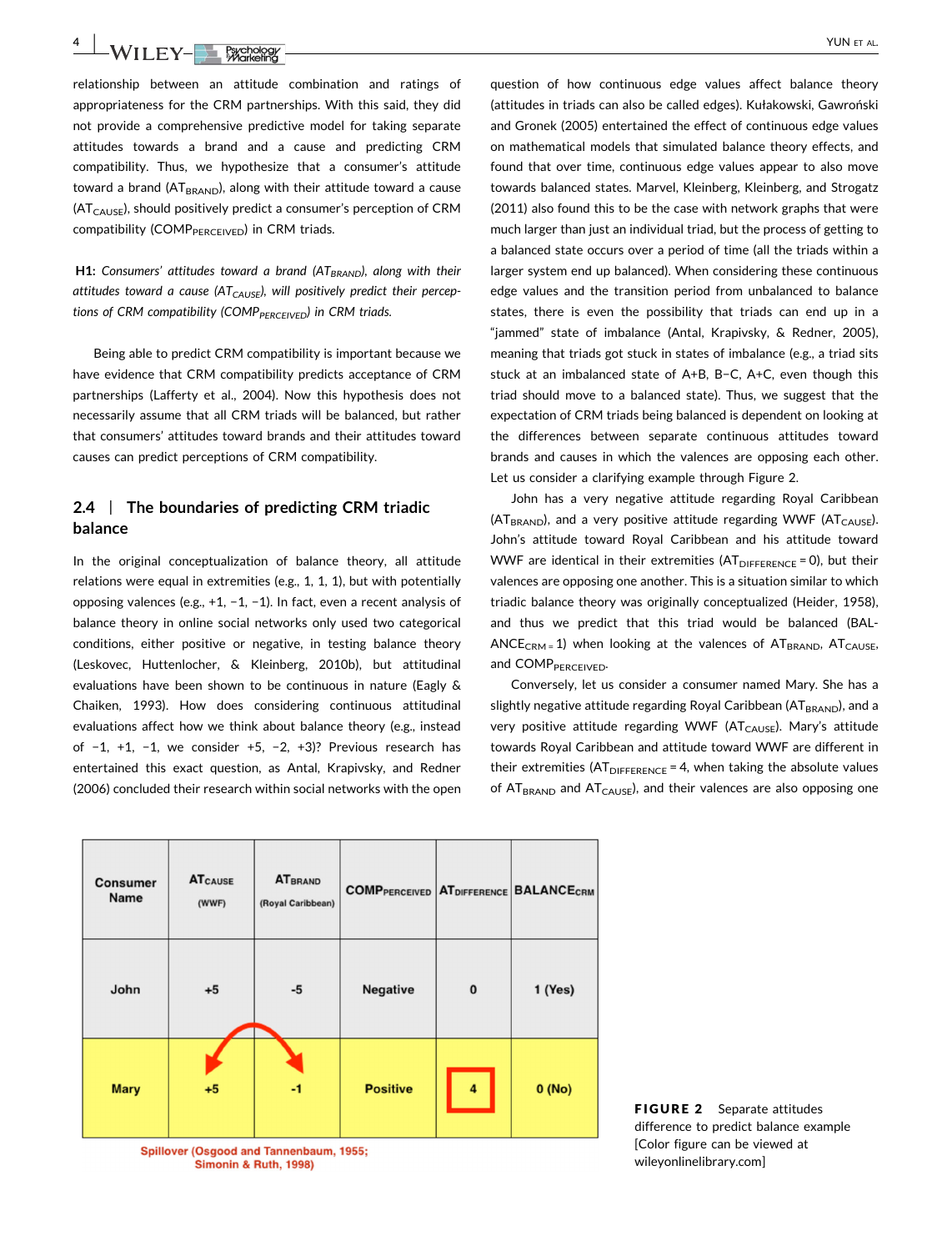another. Although Mary's attitude toward Royal Caribbean is negative, it is only slightly negative. This is now a situation that is not similar to which balance theory was originally conceptualized, as the attitudes are continuous, and the extremity difference between the separate attitudes  $(AT<sub>DIFFERENCE</sub>)$  is large.

As a clarification to our method in calculating  $AT<sub>DIEFERENCF</sub>$ , the reason we are using the absolute values of  $AT_{BRAND}$  and  $AT_{CAUSE}$  is because we are focusing on the magnitude differences between each attitude. In the example of John and Mary from Figure 2, John's attitudes were closer to the originally conceptualized balance theory by Heider (1946) as their magnitudes were equal ( $AT_{BRAND}$  = −5 and  $AT<sub>CAUSE</sub> = +5$ ) even though their valences were different. Therefore, in an attitude scale ranging from −5 to +5, one example of a combination of attitudes that are furthest away from Heider's (1946) originally conceptualized dichotomous structure of equal magnitude valences (+1 and −1) would be Mary's example from Figure 2  $(AT_{BRAND} = -1$  and  $AT_{CAUSE} = +5$ , which leads to  $AT_{DIFFENCE} = 4$ when taking the absolute values first of  $AT_{BRAND}$  and  $AT_{CAUSE}$ ). If we did not take the absolute values of  $AT_{BRAND}$  and  $AT_{CAUSE}$  first, but rather just subtracted the values and then taken the absolute value of the result, this would not be in line with comparing how far continuous attitudes take us from original balance theory (or keeps us close to original balance theory). Looking at John's example ( $AT_{BRAND}$  = −5 and  $AT_{CAUSE}$  = +5), if we did not take the absolute values first of  $AT_{BRAND}$  and  $AT_{CAUSE}$ ,  $AT_{DIFFENCE}$  would either equal +10 or −10, depending on how you ordered the subtraction. This is against the goal of our analysis, which is to create a variable that represents how close we are to original balance theory. By taking the absolute values of  $AT_{BRAND}$  and  $AT_{CAUSE}$  for John first and subtracting the lesser from the greater, we obtain an  $AT_{DIFFERENCE}$ 0, which is exactly the value we are looking for. This also allows us to analyze attitudes with the same valence, but that have large differences in magnitude (e.g.,  $AT_{BRAND}$  = +5 and  $AT_{CAUSE}$  = +1, which still leads to  $AT<sub>DIFFERENCE</sub> = 4$  when taking the absolute values first of  $AT_{BRAND}$  and  $AT_{CAUSE}$ ).

Simonin and Ruth (1998) found that when brands enter into partnerships with other brands, their postpartnership attitudes changed the separate attitudes towards each of the brands (which they called a "spillover effect"). More specifically, they found that in these brand alliances (a brand partnering with another brand), consumers' pre‐existing attitudes toward each brand affect their attitudes toward the partnership as a whole, and these attitudes toward the partnership then change their postpartnership attitudes toward each brand. Thus, we have evidence that attitudes toward entities in a partnership are spilling into (or influencing) one another. As a clarification of this spilling or influencing effect, Osgood and Tannenbaum (1955) found that more extreme attitudes tended to hold greater influence on end states of psychological congruity when paired with less extreme attitudes. This is a concept very similar to balance theory, as Osgood and Tannenbaum (1955) suggested that when previously independent attitudes are paired together in some form of relationship (e.g., we do not like ice cream, but we do like the flavor of chocolate, and now we are being presented with chocolate

YUN ET AL.  $\frac{5}{2}$ 

ice cream), this relationship would change an individual's attitudes (e.g., we might decide that we like ice cream a bit more, maybe chocolate a bit less, or some combination of both). Thus, putting together insights from Heider (1946), Simonin and Ruth (1998), and Osgood and Tannenbaum (1955), we should find evidence that Mary's attitude toward Royal Caribbean and her attitude towards the WWF will spill into one another.

Thus, Mary may evaluate the CRM partnership to be positively compatible even though it does not create a balanced CRM triad  $(AT_{BRAND}$  is negative,  $AT_{CAUSE}$  is positive, and COMP<sub>PERCEIVED</sub> is positive, which is not a balanced triad). Therefore, the key to predicting whether or not balance will hold in this CRM triad depends on the difference between the extremities  $(AT<sub>DIFFERENCE</sub>)$  of Mary's attitude toward the brand ( $AT<sub>BRAND</sub>$ ), and her attitude toward the cause ( $AT<sub>CAUSE</sub>$ ). The larger that the difference ( $AT<sub>DIFFERENCE</sub>$ ) grows, the further we are getting away from Heider's (1946) original balance theory. Therefore, in Mary's case, a CRM triad may not be balanced, but it may still result in a compatible partnership (COMP<sub>PERCEIVED</sub> is positive, but BALANCE<sub>CRM</sub> = 0). Thus, we are hypothesizing that as the difference between consumers' separate attitudes (AT<sub>DIFFERENCE</sub>) increases, the probability that CRM triads will be balanced (BALANCE<sub>CRM</sub>) will decrease.

H2: As the difference between the absolute values of consumers' attitudes toward the brand and their attitudes toward the cause  $(AT<sub>DIFFERENCE</sub>)$  increases, the probability that CRM triads are balanced  $(BALANCE_{CRM})$  will decrease.

Brands and causes have much to gain from understanding when unbalanced evaluations occur in consumers. In Heider's (1958) discussion on balance, unbalanced states were considered as suboptimal, but unbalanced states may actually be positive situations for CRM partnerships. If we revisit Mary's situation, this is a case where the slightly disliked Royal Caribbean has the potential to gain from a CRM partnership with the extremely liked WWF.

Now that we have looked at predicting balance through differences in attitudes ( $AT<sub>DIFFERENCE</sub>$ ), we would like to discuss a way to improve our predictive model by adding the additional factor of attitude strength. Attitude strength has been shown to predict psychological movement better than measures of attitude alone (Petty & Krosnick, 1995), therefore attitude alone may not be able to give us a full picture of how balance theory may be affected by continuous attitudinal values. Thus, we will discuss the difference between attitude and attitude strength next.

# 2.5 | Attitude and attitude strength within CRM triads

Attitudes are often measured with scales ranging from negative to positive extremities (e.g., −5 to +5; Eagly & Chaiken, 1993), but one of the issues with this scale is that it does not consider attitude strength. Petty and Krosnick (1995) defined attitude strength as the degree to which attitudes possess the features of persistence,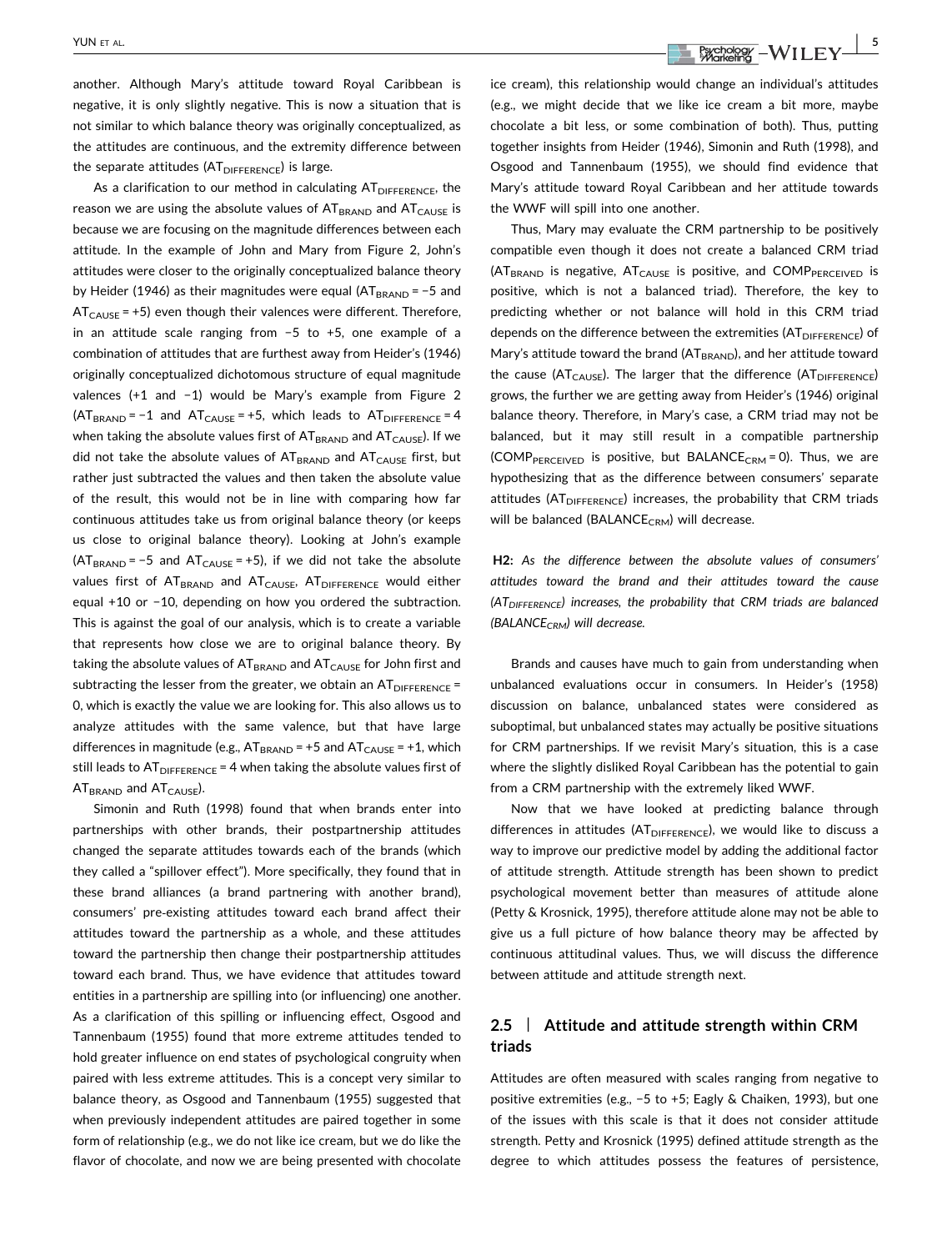6 WII FY-ERICROSOF

resistance to change, impact on information processing and judgments, and guiding behavior. Attitude strength is a construct distinct from attitude, and often measured with a positive scale (e.g., +1 to +11; Bassili, 1996). Since there is evidence that attitude strength moderates the relationship between attitudes and behaviors (Petty & Krosnick, 1995), adding attitude strength to our evaluation should improve our prediction of balance. Since we are using logistic regression (as detailed in the methods section), we will look at the change in Akaike information criterion (ΔAIC) to assess whether the predictive model was improved by the addition of attitude strength.

H3: Adding the measurement of attitude strength ( $AS_{BRAND}$  and  $AS_{CAUSE}$ ) will improve the models (ΔAIC) for predicting CRM triadic balance  $(BALANCE_{CRM})$ .

Let us go back to our example with John and Mary, but with the addition of attitude strength to our model (see Figure 3).

Let us say that John has a very negative attitude  $(AT_{BRAND})$  and very strong attitude (AS<sub>BRAND</sub>) regarding Royal Caribbean, and a very positive ( $AT_{CAUSE}$ ) and very strong attitude ( $AS_{CAUSE}$ ) regarding WWF. Although original balance theory did not consider attitude strength, this is still a situation in which equal extremities of attitude and attitude strength  $(ATAS<sub>DIFFERENCE</sub> = 0)$  are close to the conceptualization of original balance theory, and thus we predict that there is a greater probability that the CRM triad will be balanced  $(BALANCE<sub>CRM</sub> = 1).$ 

The major difference in our example comes into play if we consider Mary once again. Let us consider that she has a slightly negative attitude (AT<sub>BRAND</sub>) regarding Royal Caribbean, but that attitude is very weak in strength (AS<sub>BRAND</sub>); conversely, she has a very positive attitude ( $AT<sub>CAUSE</sub>$ ) regarding WWF, and that attitude is very strong in strength  $(AS_{CAUSE})$ . Compared to our previous consideration of Mary, since we have additional information as to the strength of Mary's attitudes toward WWF, our ability to predict balance should be improved with the addition of attitude strength to our model. In our previous prediction model (Hypothesis 2), attitude alone was considered first, as original balance theory was only based on attitudes. With this said, since psychological movement is better predicted by attitude strength (Petty & Krosnick, 1995), this model should provide more predictive insight.

H4: As the difference between the absolute values of consumers' attitudes x attitude strengths toward the brand and their attitudes x attitude strengths toward the cause  $(ATAS<sub>DIFFENCE</sub>)$  increases, the probability that CRM triads are balanced (BALANCE<sub>CRM</sub>) will decrease.

# 3 | METHODS

### 3.1 | Pretest

Our first task was to identify CRM partnerships to analyze for this study, as we wanted to see how our predictions differed across a wide range of levels of average compatibility. Thus, we tested to find three real CRM partnerships that were, on average, perceived as having high compatibility, average compatibility, and low compatibility. The four CRM partnerships that we pretested were Fitbit and American Heart Association (FitbitAHA), Royal Caribbean and the World Wildlife Fund (RoyalWWF), Grey Goose and the National Gay and Lesbian Task Force (GreyGooseNGLTF), and Wyndham Hotels and the National Rifle Association (WyndhamNRA). We recruited 37 staff members from a Midwest university to participate in our pretest. We chose university staff members due to their range of ages being closer to our intended main study participants (rather than being limited to the ages of a college student sample). This was important since our main study was going to use Amazon MTurk as its sample, and Amazon MTurk has workers from 18 years old to 60+ years old (Ross, Zaldivar, Irani, & Tomlinson, 2010). They were asked to evaluate how compatible each of the partnerships were (COMP $_{PERCEVED}$ ) on an 11-point scale from −5 (Not compatible at all) to +5 (Extremely compatible). For example, to assess a participant's perception of CRM compatibility toward the

| <b>Consumer</b><br>Name | <b>ATCAUSE</b><br><b>X ASCAUSE</b><br>(WWF) | <b>ATBRAND</b><br><b>X ASBRAND</b><br>(Royal Caribbean) | <b>COMPPERCEIVED</b> | <b>ATASDIFFERENCE</b> | <b>BALANCECRM</b> |
|-------------------------|---------------------------------------------|---------------------------------------------------------|----------------------|-----------------------|-------------------|
| John                    | $+5$ X 11 =<br>$+55$                        | $-5$ X 11 =<br>-55                                      | Negative             | $\mathbf{0}$          | 1 (Yes)           |
| <b>Mary</b>             | $+5$ X 11 =<br>$+55$                        | $-1 X 3 =$<br>$-3$                                      | <b>Positive</b>      | 52                    | 0(No)             |

**Spillover (Osgood and Tannenbaum, 1955; Simonin & Ruth, 1998)** 

FIGURE 3 Attitude X attitude strength difference to predict balance example [Color figure can be viewed at wileyonlinelibrary.com]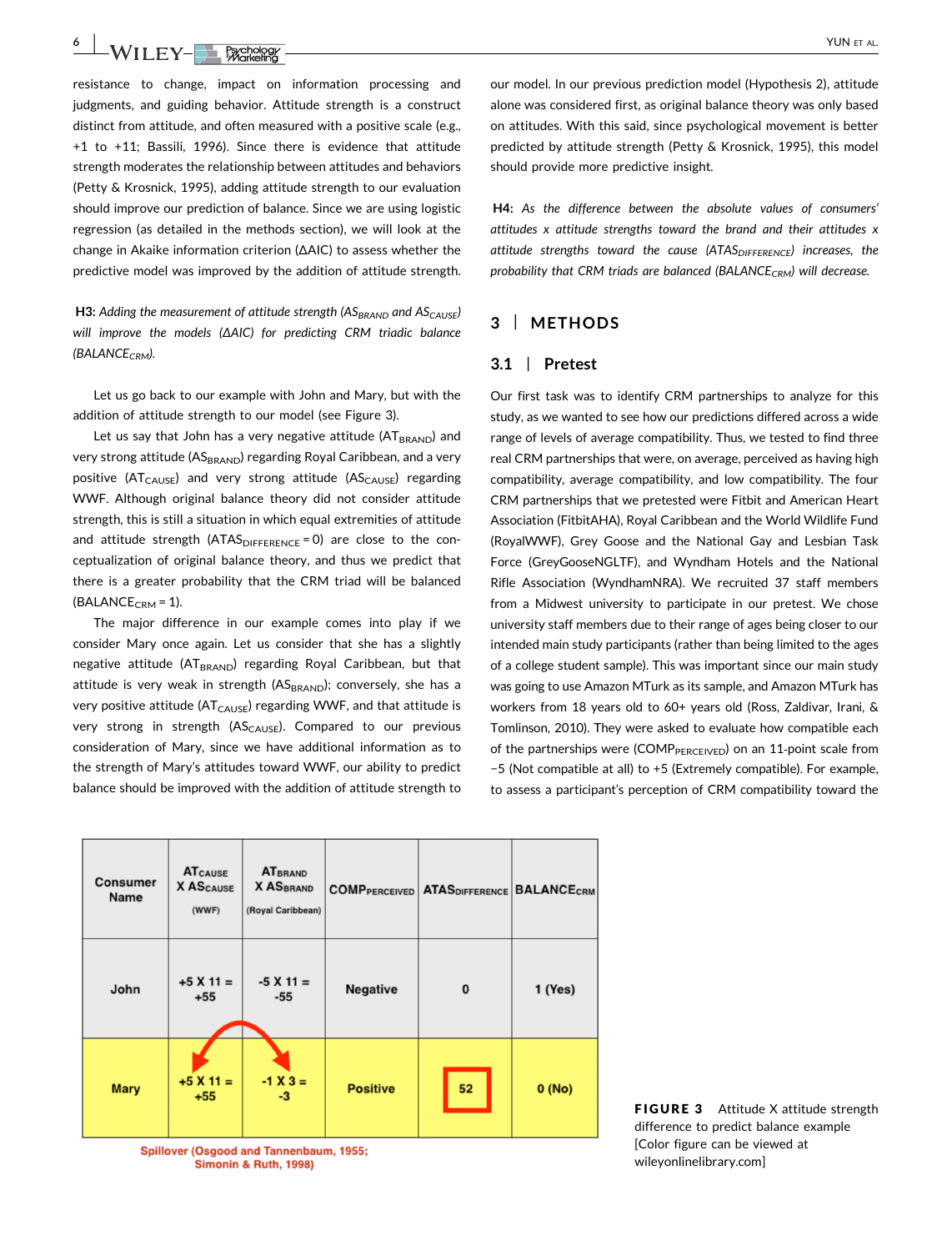partnership between Royal Caribbean and the WWF, we asked, "How compatible do you think this partnership is between Royal Caribbean and the World Wildlife Fund for Nature?" This compatibility measure was adapted from Basil and Herr (2006), as they asked how strong participants perceived CRM alliances to be on a −5 to +5 scale. The results were recoded to a positive 11‐point scale (1 through 11) for statistical analyses.

Due to violations of normality in the data when conducting Shapiro‐Wilk normality tests, we used nonparametric measures to compare means. Using the Kruskal‐Wallis test, we found that on average, FitbitAHA was rated as having high compatibility  $(M_{COMP} P_{\text{PREEIVED}}$  = 10.11, SD = 1.95), RoyalWWF as having average compatibility ( $M_{COMP\ PERCEIVED}$  = 6.23, SD = 2.68), GreyGooseNGLTF as having average compatibility ( $M_{COMP\ PERCEIVED} = 5.46$ , SD = 2.89), and WyndhamNRA as having low compatibility ( $M_{COMP}$   $_{PERCEIVED}$  = 3.59,  $SD = 2.31$ ); the differences overall were significant (H(3) = 73.28,  $p = .001$ ) when compared against each other. With this said, when conducting Mann‐Whitney pairwise comparisons, we found that all comparisons were significant ( $p < .01$ ) except that GreyGooseNGLTF  $(M_{COMP~PERCFIVED} = 5.46, SD = 2.89)$  was not significantly different from RoyalWWF (U = 9.97,  $p = 1.00$ ), and GreyGooseNGLTF was not significantly different from WyndhamNRA (U = 22.51,  $p = .14$ ). Therefore, we excluded GreyGooseNGLTF and kept RoyalWWF as our average compatibility partnership.

#### 3.2 | Participants

For the main study, we collected survey responses from participants through Amazon Mechanical Turk (MTurk) from September 6, 2017 to September 20, 2017. MTurk has been found to be at least as reliable as data obtained by traditional methods (Buhrmester, Kwang, & Gosling, 2011), and although there has been some controversy with regard to its validity when being used for research studies, various studies have given insights into how to best manage studies utilizing MTurk for use in research (Chandler & Shapiro, 2016; Mason & Suri, 2012). They suggested things such as disguising the purpose of the study until the task was accepted, monitoring evidence of cross‐talk, and paying a fair wage. We followed these principles as we made sure that the MTurk advertisement did not divulge the purpose of the study until workers accepted, we made sure that finalization codes were randomized at the end of the survey to make sure that workers were not sending codes to each other, and we calculated a fair wage. We used Qualtrics to estimate the survey time length (8–12 minutes), multiplied that time to a percentage of United States minimum wage, and compensated each participant accordingly (\$1.45 each). Also, recently Kees, Berry, Burton, and Sheehan (2017) provided evidence that MTurk is a very good platform for collection data for advertising and marketing research, and they also focused on the issue of paying a fair wage to increase participant engagement.

We collected  $n = 997$  responses, but four participants were removed after reviewing the data. One participant came very close to explaining what they thought the purpose of this study was, one

participant stated that they were confused as to what they were supposed to be doing, and two participants expressed anger and annoyance at filling out the survey. Therefore,  $n = 993$  responses were analyzed for this study.

#### 3.3 | Measures

We collected attitude measures toward the brands ( $AT_{BRAND}$ ), and attitude measures toward the causes ( $AT<sub>CAUSE</sub>$ ) on 11-point scales from −5 (Extremely negative) to +5 (Extremely positive), drawn from Basil and Herr (2006). For example, to assess a participant's attitude toward Royal Caribbean, we asked, "How would you rate your attitude towards Royal Caribbean International?" we also collected attitude strength measures toward the brands (ASBRAND), and attitude strength measures toward the causes ( $AS<sub>CAUSE</sub>$ ), measured on 11-point scales from +1 (Not strong at all) to +11 (Extremely strong), which was adapted from Bassili (1996). As an example, to assess a participant's attitude strength toward Royal Caribbean, we asked, "How strong is your attitude toward Royal Caribbean International?" we also asked a question assessing the participant's perception of CRM compatibility (COMP<sub>PERCEIVED</sub>) on an 11-point scale from −5 (Not compatible at all) to +5 (Extremely compatible), which was adapted from Basil and Herr (2006). For example, to assess a participant's perception of CRM compatibility toward the partnership between Royal Caribbean and the WWF, we asked, "How compatible do you think this partnership is between Royal Caribbean and the World Wildlife Fund for Nature?" Each participant was presented with all three partnerships, but the order of partnerships was presented randomly. In addition, for each partnership that was presented to the participants, the presentation order of the brand and cause was also randomized. See Appendix 1 for the survey instrument.

#### 3.4 | Analyses

To test the robustness of our results, we separated our analyses by each partnership to see if our hypotheses were supported across a wide range of average perceived compatibilities. In addition, COMPPERCEIVED was recoded to a positive 11‐point scale to better interpret the statistical results.

For Hypothesis 1, we used multiregression analysis with the participant's  $AT_{BRAND}$  and  $AT_{CAUSE}$  as the predictor variables, and COMP $P_{PERCEIVED}$  as the outcome variable. To test Hypotheses 2-4, we calculated four derived variables from this subset of data. We computed the first variable, BALANCE<sub>CRM</sub>, by categorizing each participant's results, either balanced or not balanced, by looking at the valences of  $AT_{BRAND}$  and  $AT_{CAUSE}$ , and the valence of their COMPPERCEIVED. As a note, if an attitude value was zero, we removed these participants from the testing of Hypotheses 2–4. Heider's (1958) balance theory does not consider neutral (a value of zero) attitudes, and even recent balance theory work in real world social networks does not include the analysis of neutral edges (Antal et al.,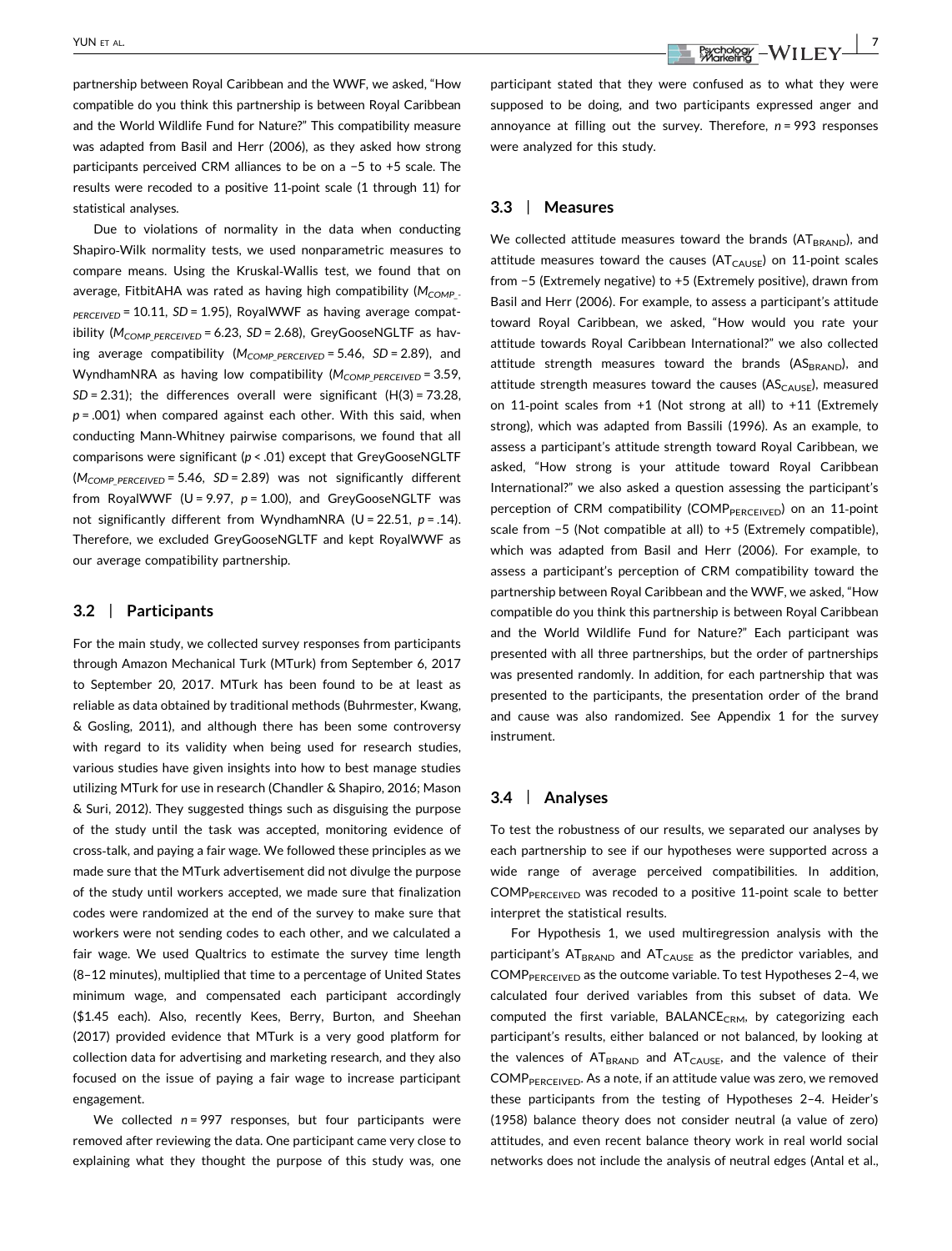8 | WILEY-BERGDOOF

2006; Leskovec, Huttenlocher, & Kleinberg, 2010a). We discuss this further in the limitations and future research section.

We then computed the second variable,  $AT<sub>DIFFERENCE</sub>$ , by taking the absolute value of a participant's  $AT_{BRAND}$  and  $AT_{CAUSE}$  and subtracting the greater attitude value from the lesser attitude value (e.g., the absolute value of −1 subtracted from the absolute value of +5 equals 4; see Figure 2 for this example). Once  $AT<sub>DIFFERENCE</sub>$  was constructed, we ran a logistic regression to see if an increasing  $AT<sub>DIFFERENCE</sub>$  would decrease the probability of BALANCE<sub>CRM</sub> to test Hypothesis 2.

For Hypotheses 3 and 4, we created the third variable,  $AS<sub>DIFFERENCE</sub>$ , by taking a participant's  $AS<sub>BRAND</sub>$  and their  $AS<sub>CALISE</sub>$ and subtracting the lesser value from the greater value. Finally, we computed the fourth variable, the ATAS<sub>DIFFERENCE</sub>. We did this by first multiplying a participant's  $AT_{BRAND}$  by their  $AS_{BRAND}$ . Then we multiplied a participant's  $AT_{CAUSE}$  by their  $AS_{CAUSE}$ . Finally, we took the absolute values of both these results (for the same reason we took absolute values as previously explained for  $AT<sub>DIFFERENCE</sub>$ , and subtracted the greater from the lesser (e.g., -1 × +3 subtracted from  $+5 \times +11$  equals 52; see Figure 3 for this example); this fourth variable functioned as the interaction variable in our analyses. Then we ran a logistic regression to see if an increasing  $AT<sub>DIFFERENCE</sub>$ AS<sub>DIFFERENCE</sub>, and ATAS<sub>DIFFERENCE</sub> increases the probability of BALANCE<sub>CRM</sub> and strengthens our model.

## 4 | RESULTS

By conducting manipulation checks using an one‐way analysis of variance (ANOVA) test, we found that on average, FitbitAHA was rated as having high compatibility ( $M_{COMP\ PERCEIVED}$  = 9.86, SD = 1.57), RoyalWWF as having average compatibility ( $M_{COMP\_PERCEIVED}$  = 7.57,  $SD = 2.64$ ), and WyndhamNRA as having low compatibility ( $M_{COMP}$ .  $PERCEIVED = 5.72$ ,  $SD = 3.41$ ), and all three were significantly different from one another  $(F(2, 2976) = 868.10, p = .001)$ .

Hypothesis 1 stated that  $AT_{BRAND}$  and  $AT_{CAUSE}$  should predict COMP<sub>PERCEIVED</sub> in CRM triads. Multiple regression analyses showed that Hypothesis 1 was fully supported (see Table 1).

Hypothesis 2 stated that as  $AT<sub>DIFFERENCE</sub>$  increases, the probability that BALANCE<sub>CRM</sub> is balanced will decrease. Logistic regression analyses showed that  $AT_{DIFFENCE}$  significantly predicted BALANCE<sub>CRM</sub>, for RoyalWWF and WyndhamNRA, but not for FitbitAHA (see Table 2). For logistic regression, the odds ratio is the change in odds; when the odds ratio is under 1, this tells us that as the predictor increases  $(AT<sub>DIFFERENCE</sub>)$ , the odds of the outcome occurring decreases (BALANCE<sub>CRM</sub>). For WyndhamNRA, we found the odds ratio to be 0.82. Thus, in the case of RoyalWWF and WyndhamNRA, Hypothesis 2 was supported, but when we considered each of the three partnerships, Hypothesis 2 was only partially supported. Sample sizes for the analyses were less than the sample sizes in Hypothesis 1 because neutral attitudes were removed from the analysis of Hypotheses 2–4. This is discussed further in our limitations and future research section.

Hypothesis 3 stated that adding the measurement of attitude strength will strengthen the models for predicting BALANCE<sub>CRM</sub>. Our prediction models were strengthened by the addition of AS<sub>BRAND</sub> and AS<sub>CAUSE</sub> for FitbitAHA (ΔAIC = -49.57), RoyalWWF  $(\Delta AIC = -9.99)$ , and WyndhamNRA ( $\Delta AIC = +2.84$ ; see Table 3). The Akaike Information Criterion (AIC) estimates the quality of a model, relative to another model. When the change in AIC is negative, that means the model was improved. Thus, in the case of FitbitAHA and RoyalWWF, Hypothesis 3 was supported, but when we considered each of the three partnerships, Hypothesis 3 was only partially supported.

Hypothesis 4 stated that as  $ATAS<sub>DIFFERENCE</sub>$  increases, the probability that BALANCE<sub>CRM</sub> is balanced will decrease. When we added attitude strength into the model, logistic regression analyses showed that when  $AT<sub>DIFFERENCE</sub>$  increased, the probability that  $BALANCE<sub>CRM</sub>$  was balanced significantly decreased across all three partnerships, in line with our Hypothesis 4. Logistic regression also showed that when  $AS<sub>DIFFERENCE</sub>$  increased, the probability that BALANCE<sub>CRM</sub> was balanced significantly decreased in FitbitAHA and RoyalWWF, but not for WyndhamNRA, which was partially in line with our Hypothesis 4. With this said, when  $ATAS<sub>DIEFERENCF</sub>$ increased, the probability that BALANCE<sub>CRM</sub> was balanced significantly increased for FitbitAHA and RoyalWWF, which was against the direction of our Hypothesis 4. Thus overall, Hypothesis 4 was only partially supported (see Table 3).

# 5 | GENERAL DISCUSSION

Our objective was to predict consumers' responses to CRM partnerships using a balance theory framework and our findings make key contributions to the field. First, adhering to balance theory and addressing key conceptual gaps in literature, we find that consumers' attitudes toward a brand and a cause, positively predicted perceptions of CRM compatibility. Second, this sturdy proposes continuous attitude measures and provide evidence for its success in predicting when CRM triads would become unbalanced.

TABLE 1 Predicting cause-related marketing compatibility with attitude

| Partnership                                             | <b>Variables</b>           | B       | SE B      | ß      | $\mathbf{t}$ | p    | $R^2$ |
|---------------------------------------------------------|----------------------------|---------|-----------|--------|--------------|------|-------|
| Fitbit & American                                       | Constant                   | 6.08    | .26       | $\sim$ | 23.73        | .001 | .20   |
| Heart<br>Association<br>$(n = 993)$                     | AT <sub>BRAND</sub>        | .26     | .02       | .33    | 10.95        | .001 |       |
|                                                         | AT <sub>CAUSE</sub>        | .18     | .03       | .21    | 6.86         | .001 |       |
| Royal Caribbean<br>& World Wildlife<br>Fund $(n = 993)$ | Constant                   | 2.38    | .44       |        | 5.40         | .001 | .15   |
|                                                         | <b>AT</b> <sub>RRAND</sub> |         | $.44$ .04 | .32    | 10.60        | .001 |       |
|                                                         | <b>AT<sub>CAUSE</sub></b>  | .23     | .04       | .16    | 5.20         | .001 |       |
| Wyndham Hotels<br>& National Rifle<br>Association       | Constant                   | 1.22 36 |           |        | 3.38         | .001 | .28   |
|                                                         | <b>AT</b> <sub>BRAND</sub> | .21     | .05       | .12    | 4.09         | .001 |       |
| $(n = 993)$                                             | AT <sub>CAUSE</sub>        | .43     | .03       | .48    | 17.16        | .001 |       |

Note: DV - COMP<sub>PERCEIVED</sub>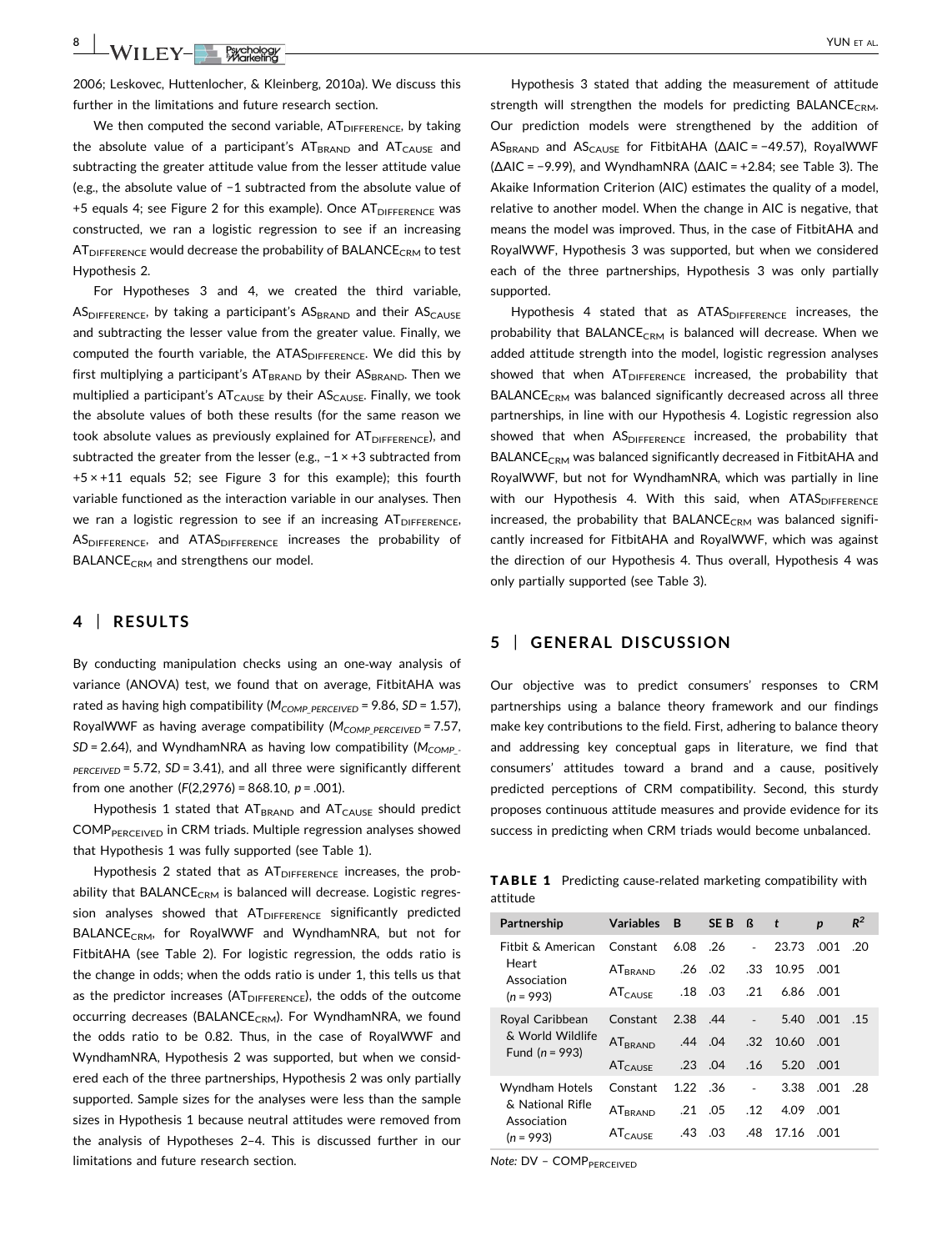#### TABLE 2 Predicting balance with attitude differences

# YUN ET AL.  $\begin{array}{|c|c|c|c|c|c|}\hline \textbf{1} & \textbf{Pgcoh} & \textbf{Pgcoh} & \textbf{Pgcoh} & \textbf{Pgcoh} & \textbf{Pgcoh} & \textbf{Pgcoh} & \textbf{Pgcoh} & \textbf{Pgcoh} & \textbf{Pgcoh} & \textbf{Pgcoh} & \textbf{Pgcoh} & \textbf{Pgcoh} & \textbf{Pgcoh} & \textbf{Pgcoh} & \textbf{Pgcoh} & \textbf{Pgcoh} & \textbf{Pgcoh} & \textbf{Pgcoh} & \textbf{Pgcoh} & \textbf{Pgcoh} & \$

|                                                           |                          |         | 95% CI for odds ratio |       |       |      |            |
|-----------------------------------------------------------|--------------------------|---------|-----------------------|-------|-------|------|------------|
| Partnership                                               | <b>Variables</b>         | B       | Lower                 | Odds  | Upper | p    | <b>AIC</b> |
| Fitbit & American Heart Association ( $n = 758$ )         | Constant                 | 2.44    | 7.87                  | 11.45 | 17.23 | .001 | 423.47     |
|                                                           | AT <sub>DIFFERENCE</sub> | .01     | .81                   | 1.01  | 1.29  | .92  |            |
| Royal Caribbean & World Wildlife Fund $(n = 584)$         | Constant                 | 1.98    | 4.95                  | 7.15  | 10.58 | .001 | 537.32     |
|                                                           | <b>ATDIFFERENCE</b>      | $-0.26$ | .64                   | .77   | .93   | .01  |            |
| Wyndham Hotels & National Rifle Association ( $n = 452$ ) | Constant                 | 1.54    | 3.29                  | 4.67  | 6.76  | .001 | 475.35     |
|                                                           | AT <sub>DIFFERENCE</sub> | $-0.20$ | .67                   | .82   | 1.00  | .05  |            |

Note: DV - BALANCE<sub>CRM</sub>

Abbreviations: AIC, Akaike Information Criterion; CI, confidence interval

## 5.1 | The role of attitudes on CRM compatibility

We found that consumers' attitudes toward a brand ( $AT<sub>BRAND</sub>$ ), along with their attitudes toward a cause ( $AT<sub>CAUSE</sub>$ ), positively predict their perceptions of CRM compatibility (COMP $_{PERCEIVED}$ ) in CRM triads (see Table 1). One might think that a consumer would evaluate the compatibility of a CRM partnership through an objective evaluation (without attitudinal bias) of the compatible missions and attributes of the brand and cause, but we found evidence that CRM partnership compatibility is strongly influenced by pre‐existing attitudes. These findings address a key gap in literature. While we have evidence that CRM compatibility predicts acceptance of CRM partnerships (Lafferty et al., 2004), previous research did not attempt to predict CRM compatibility from consumers' separate attitudinal ties to the brand and the cause (Basil & Herr, 2006).

Our findings have important managerial relevance, as brands and causes cannot just rely on logically compatible partnerships leading to consumers positively accepting CRM partnerships. This also opens the door for partnerships that may not make the most logical sense

when objectively comparing the missions and attributes of the brand and cause. If the general public, on average, has positive attitudes toward the brand, and positive attitudes toward the cause, this partnership might end up being positively accepted, even if the objective missions of the brand and the cause are at odds with each other. This also gives more evidence that advertisers of brands and causes may want to make sure they do their due diligence to raise the publics' attitudes toward a brand and attitudes toward a cause, so that they are both positive (on average), before they enter into a partnership, rather than relying on the partnership itself to raise attitudes toward the brand and/or the cause. In 2010, KFC partnered with the breast cancer advocacy group Susan G. Komen for the Cure to donate money to breast cancer research when people bought fried chicken at KFC. This partnership was ridiculed as an incompatible partnership due to the illogical pairing of unhealthy fried chicken with a health cause, with news headlines strongly challenging the CRM partnership by stating, "What the cluck?" (Hutchinson, 2010). However, KFC has also been rated as one of America's most hated fast-food restaurants (Picchi, 2015), thus this partnership may have

|  | <b>TABLE 3</b> Predicting balance with attitude $\times$ attitude strength differences |  |  |  |  |  |  |  |
|--|----------------------------------------------------------------------------------------|--|--|--|--|--|--|--|
|--|----------------------------------------------------------------------------------------|--|--|--|--|--|--|--|

|                                                           |                          |         | 95% CI for odds ratio |       |       |                  |             |
|-----------------------------------------------------------|--------------------------|---------|-----------------------|-------|-------|------------------|-------------|
| Partnership                                               | <b>Variables</b>         | B       | Lower                 | Odds  | Upper | $\boldsymbol{p}$ | <b>AAIC</b> |
| Fitbit & American Heart Association ( $n = 758$ )         | Constant                 | 2.96    | 12.47                 | 19.22 | 30.82 | .001             | $-49.57$    |
|                                                           | AT <sub>DIFFERENCE</sub> | $-0.43$ | .42                   | .65   | .99   | .04              |             |
|                                                           | AS <sub>DIFFERENCE</sub> | $-0.80$ | .36                   | .45   | .56   | .001             |             |
|                                                           | <b>ATAS</b> DIFFERENCE   | 0.12    | 1.08                  | 1.13  | 1.19  | .001             |             |
| Royal Caribbean & World Wildlife Fund ( $n = 584$ )       | Constant                 | 2.12    | 5.63                  | 8.29  | 12.52 | .001             | $-9.99$     |
|                                                           | AT <sub>DIFFERENCE</sub> | $-0.39$ | .48                   | .67   | .93   | .02              |             |
|                                                           | <b>ASDIFFERENCE</b>      | $-0.27$ | .66                   | .76   | .88   | .001             |             |
|                                                           | <b>ATASDIFFERENCE</b>    | 0.04    | 1.01                  | 1.04  | 1.08  | .02              |             |
| Wyndham Hotels & National Rifle Association ( $n = 452$ ) | Constant                 | 1.50    | 3.09                  | 4.48  | 6.63  | .001             | $+2.84$     |
|                                                           | AT <sub>DIFFERENCE</sub> | $-0.33$ | .52                   | .72   | .99   | .04              |             |
|                                                           | AS <sub>DIFFERENCE</sub> | $-0.00$ | .86                   | 1.00  | 1.15  | .98              |             |
|                                                           | <b>ATAS</b> DIFFERENCE   | 0.01    | .98                   | 1.01  | 1.05  | .38              |             |

Note:  $DV - BALANCE_{CRM}$ 

Abbreviations: AIC, Akaike Information Criterion; CI, confidence interval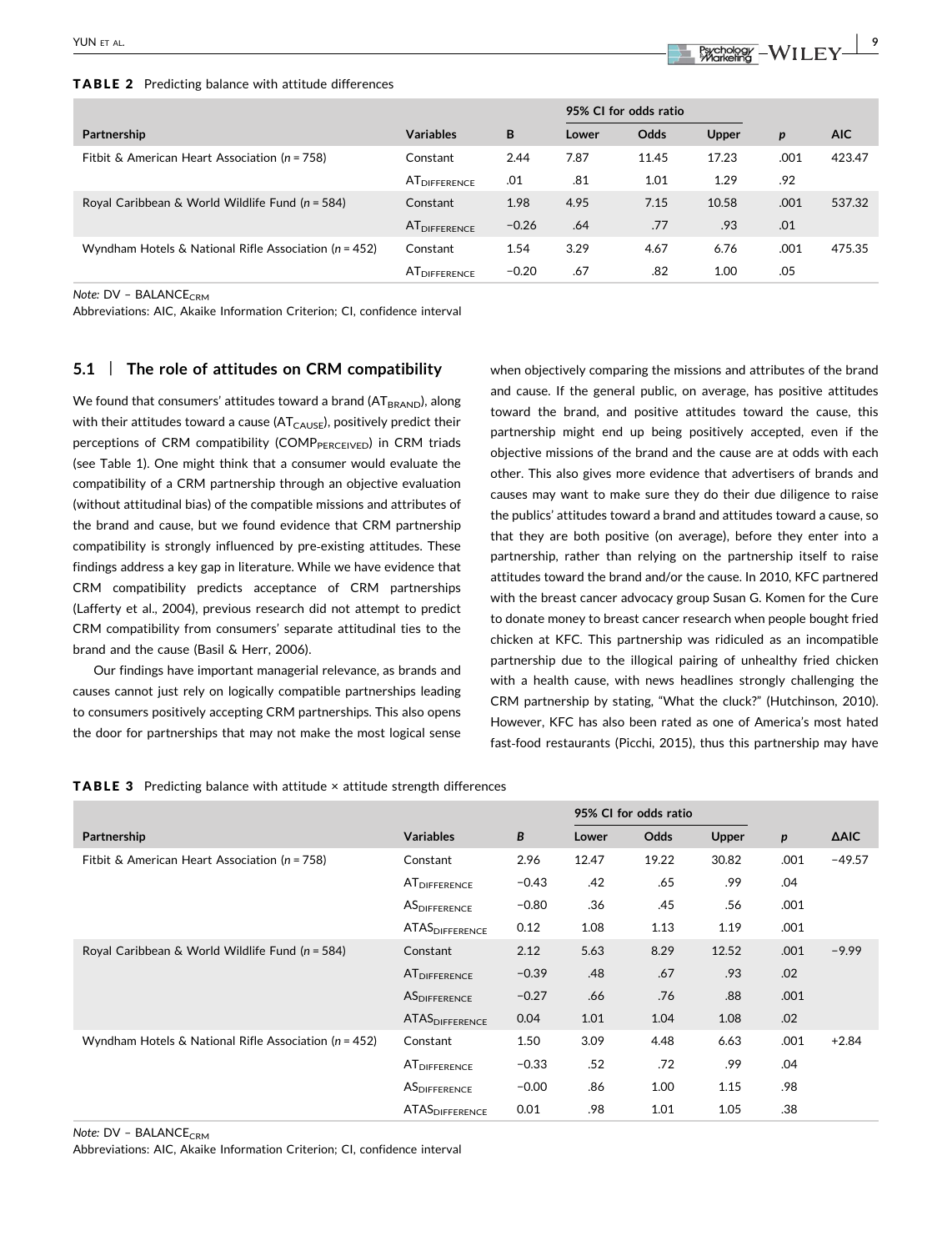10 WILEY-Bychology WILEY-BYCHOLOGY

gone wrong due to general attitudes toward KFC rather than the objective incompatibility of the missions of the two entities.

#### 5.2 | Predicting balance using continuous attitudes

We also looked at the issue of balance within CRM triads. The original conceptualization of balance theory did not consider continuous attitude measures, and therefore we predicted that incorporating the continuous nature of attitudes into our analyses would help us predict when CRM triads would become unbalanced. We predicted that as the difference  $(AT<sub>DIEFERENCE</sub>)$  between the absolute values of the consumers' attitudes toward the brand  $(AT<sub>BRAND</sub>)$  and their attitudes toward the cause  $(AT<sub>CAUSE</sub>)$  increases, the probability that CRM triads are balanced (BALANCE<sub>CRM</sub>) will decrease. We found that this was only supported in the two cases of FitbitAHA and RoyalWWF (see Table 2). The likely reason that our Hypothesis 2 was only partially supported could be due to previous research suggesting that attitude strength must be incorporated into our models when attempting to predict psychological movement (Petty & Krosnick, 1995). Therefore, our third hypothesis looked at whether or not adding attitude strength would strengthen our model for predicting balance, as attitude strength was not previously considered when evaluating CRM triads. As far as we know, attitude strength has also not been previously incorporated into balance theory. We hypothesized that adding attitude strength into our model would strengthen the prediction of balance, and this held true for FitbitAHA and RoyalWWF, but not for WyndhamNRA. The predictive model for balance in the case of WyndhamNRA was basically unchanged with the addition of attitude strength (ΔAIC = +2.84), whereas the other two models were improved. Although this was only partial support for Hypothesis 3, when we added attitude strength, we were able to predict balance for all three partnerships in line with Hypothesis 4 (see Table 4). In all three cases, when attitude strength was included in the models, as the difference between consumers' attitudes toward the brand and their attitudes toward the cause (AT<sub>DIFFERENCE</sub>) increased, the probability that CRM triads were balanced (BALANCE<sub>CRM</sub>) decreased, which followed the direction of Hypothesis 4. This provided evidence that more extreme attitudes are spilling into less extreme attitudes (and possibly vice versa, which again will be discussed in our limitations section) and affecting the valence of participants' perceived compatibility ratings. We were only able to see this effect across all three partnerships when we included attitude strength into the predictive models. Thus, measuring attitude strength proved to be important when predicting balance in CRM partnerships.

With regard to the main effect of ASDIFFERENCE, in the cases of FitbitAHA and RoyalWWF, as the difference between the strength of consumers' attitudes toward the brand and the strength of their attitudes toward the cause  $(AS<sub>DIFFERENCE</sub>)$  increased, the probability that CRM triads were balanced (BALANCE<sub>CRM</sub>) decreased, which followed the direction of Hypothesis 4. This also provided evidence that for FitbitAHA and RoyalWWF, stronger attitudes were spilling into weaker attitudes (and possibly vice versa, which again will be

**TABLE 4** One-way analysis of variance for  $AT_{BRAND}$  and  $AT_{CAUSE}$ 

| <b>Brand/Cause</b>                        | м    | <b>SD</b> | F(2, 1791) | p    |
|-------------------------------------------|------|-----------|------------|------|
| Fitbit ( $n = 758$ )                      | 8.73 | 1.78      | 25.89      | .001 |
| Royal Caribbean $(n = 584)$               | 7.99 | 2.10      |            |      |
| Wyndham Hotels $(n = 452)$                | 8.29 | 1.83      |            |      |
| American Heart Association<br>$(n = 758)$ | 9.65 | 1.60      | 308.60     | .001 |
| World Wildlife Fund $(n = 584)$           | 9.49 | 1.63      |            |      |
| National Rifle Association ( $n = 452$ )  | 6.55 | 3.52      |            |      |

discussed in our limitations section) and affecting the valence of participants' perceived compatibility ratings. This was not true though for WyndhamNRA.

Unexpectedly though, as the difference between consumers' attitudes × attitude strengths toward the brand and their attitudes × attitude strengths toward the cause  $(ATAS<sub>DIFFERENCE</sub>)$  increased, the probability that CRM triads are balanced (BALANCE<sub>CRM</sub> = 1) slightly increased for FitbitAHA and RoyalWWF, but not for WyndhamNRA. This was against the direction of Hypothesis 4, as this suggests that balance is more stable when  $ATAS<sub>DIFFERENCE</sub>$  is greater between consumers' attitudes × attitude strengths toward the brand and their attitudes × attitude strengths toward the cause. With this said, we believe that it is a strong possibility that this is an artifact of manually multiplying the attitude and attitude strength measures for both the brand and the cause before taking the extremity differences. As an example, there may be a different coefficient needed in the multiplication of attitude and attitude strength measures for brands versus causes. Understanding this dynamic of how a better interaction formula could be built for adding attitude strength into balance theory would require a study testing different combination of coefficients (and possibly additional mathematical models) with a large group of partnerships, thus it was beyond the scope of our study. We provide a starting point for future research into the deeper investigation this interaction. Attitude strength has not previously been considered in balance theory, therefore we had to start from what we knew about general interaction effects.

Therefore, when looking at the results for Hypotheses 3–4, WyndhamNRA seems to be the outlier, as the addition of attitude strength does not seem to improve the model for predicting balance in its CRM triads (BALANCE<sub>CRM</sub>). Our initial thought as to why this partnership was different was that maybe the differences in attitudes (AT<sub>DIFFERENCE</sub>) toward Wyndham and the NRA were on average much larger with greater separation across participants than with the other two partnerships, but this was not true. The average difference of attitudes towards the brand and attitudes toward the cause were very close to one another: FitAHA ( $M_{AT\,DIFFERENCE}$  = 1.25,  $SD = 1.13$ ), RoyalWWF ( $M_{AT\ DIFFERENCE} = 1.47$ ,  $SD = 1.14$ ), and WyndhamNRA  $(M_{AT\,DIFFENCE} = 1.31, SD = 1.12)$ , although a one-way ANOVA showed there were significant differences (F  $(2,1791) = 6.48$ ,  $p = .001$ ). After running a Tukey posthoc pairwise test, it was only the average difference of attitudes for FitbitAHA that was significantly different than RoyalWWF ( $p = .001$ ).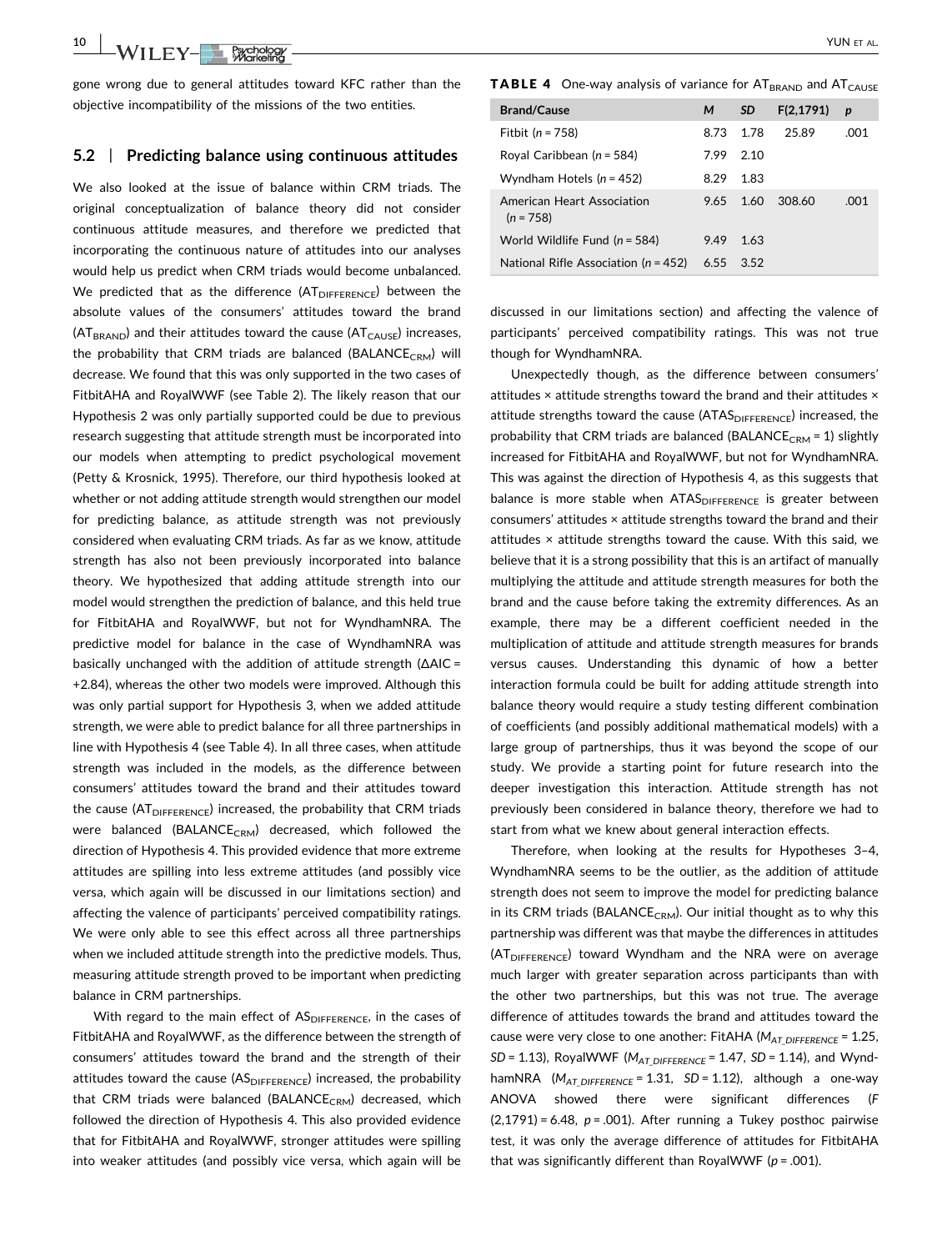| <b>Brand/Cause</b>                        | м         | <b>SD</b> | F(2, 1791) | p    |
|-------------------------------------------|-----------|-----------|------------|------|
| Fitbit $(n = 758)$                        | 7.59      | 2.46      | 11.06      | .001 |
| Royal Caribbean ( $n = 584$ )             | 6.94      | 2.60      |            |      |
| Wyndham Hotels $(n = 452)$                | 7.22 2.53 |           |            |      |
| American Heart Association<br>$(n = 758)$ | 8.61      | -2.20     | 8.11       | .001 |
| World Wildlife Fund $(n = 584)$           | 8.58      | 2.29      |            |      |
| National Rifle Association ( $n = 452$ )  | 8.08      | 2.67      |            |      |

The only major difference we found was that NRA was the only organization where the average of participants' attitudes towards the NRA was close to neutral, but there was a much wider variance to participants' attitudes as shown by the difference in standard deviation as compared to the other brands/causes (see Table 4). In addition, after running a Tukey posthoc pairwise test, we confirmed that it was only the NRA that was different in attitude as compared to AHA and WWF ( $p = .001$  in both pairwise cases).

Even when looking at attitude strength across all the brands and causes, there was not a large difference across the organizations (see Table 5).

Thus, it seems that the major difference was that attitudes toward the NRA were the only attitudes that were both close to neutral on average, and also quite divided across the participants in our sample. Since the mean of attitudes toward the NRA were so close to the midpoint of the scale ( $M_{ATCAUSE}$  = 6.55, on a scale from 1 to 11), and the SD was much larger than the rest of the brands and causes, we decided to look at how results for H4 would look if we split the analyses by the midpoint, by separating participants with positive attitudes towards the NRA ( $M_{ATCAUSE} > 6$ ) from those with negative attitudes toward the NRA ( $M_{\text{ATCAUSE}}$  < 6). The results can be found in Table 6.

As seen in Table 6, we gain much deeper insight into the prediction of BALANCE<sub>CRM</sub> for the NRA. By looking at  $AT<sub>DIFFERENCE</sub>$ for both the positive group and the negative group, we see that H4 is partially supported only in the positive group. Thus, we only have evidence that attitudes are spilling over when attitudes are positive

toward the NRA. Moreover, we can see a significant interaction effect between attitude and attitude strength  $(ATAS<sub>DIFFERENCE</sub>)$  for the NRA in the positive group when we split the groups by valence toward the NRA. Since we know that attitudes toward Wyndham were on average positive (see Table 4), we have evidence that when a brand that is generally viewed positively partners with a cause that is viewed positively (the split group of participants that view the NRA positively), spillover is occurring across the brand and the cause (AT<sub>DIFFERENCE</sub> predicts BALANCE<sub>CRM</sub>) to influence changes in perceived compatibility of the CRM partnership. What about when a brand such as Wyndham partners with a cause that is viewed negatively? When looking at only the participants that had negative attitudes toward the NRA, we find no evidence of spillover  $(AT<sub>DIFFERENCE</sub>$  does not predict BALANCE<sub>CRM</sub>), and thus no influence on changing perceived compatibility toward the CRM partnership. Judging from these results, this study further confirms intuition that there does not seem to be any benefit from partnering with a cause in which people generally hold negative attitudes toward.

### 5.3 | Key takeaways and recommendations

We would like to conclude this discussion with a summarized list of key takeaways and recommendations for CRM practitioners and researchers.

- We found that perceived compatibility of CRM partnerships is strongly formulated by consumers attitudes toward the brand and the cause in the partnership (subjective attitudes), therefore practitioners should not rely on a CRM partnership to raise attitudes toward a brand or a cause, but rather should consider efforts to raise attitudes toward a brand and a cause before the partnership being widely advertised.
- When measuring attitudes toward brands and causes in CRM partnerships to predict balance, we found that including the measurement of the strength of attitudes toward those brands and causes was important, as attitude strength improved our models of predicting changes to peoples' perceptions of CRM compatibility. Therefore, practitioners and researchers should consider the

TABLE 6 Predicting balance with attitude × attitude strength differences for NRA split by positive and negative attitudes

|                                                                                                     |                            |         | 95% CI for odds ratio |      |              |                  |
|-----------------------------------------------------------------------------------------------------|----------------------------|---------|-----------------------|------|--------------|------------------|
| Partnership                                                                                         | <b>Variables</b>           | B       | Lower                 | Odds | <b>Upper</b> | $\boldsymbol{p}$ |
| Wyndham Hotels & National Rifle Association, with negative attitudes towards the<br>$NRA (n = 183)$ | Constant                   | 1.65    | 2.56                  | 5.19 | 11.28        | .001             |
|                                                                                                     | AT <sub>DIFFERENCE</sub>   | $-0.22$ | .53                   | .80  | 1.22         | .30              |
|                                                                                                     | <b>ASDIFFERENCE</b>        | .06     | .87                   | 1.06 | 1.32         | .57              |
|                                                                                                     | ATAS <sub>DIFFERENCE</sub> | .00     | .95                   | 1.00 | 1.03         | .83              |
| Wyndham Hotels & National Rifle Association, with positive attitudes towards the<br>$NRA (n = 269)$ | Constant                   | 1.54    | 2.99                  | 4.70 | 7.62         | .001             |
|                                                                                                     | <b>AT</b> DIFFERENCE       | $-0.81$ | .24                   | .45  | .81          | .01              |
|                                                                                                     | <b>ASDIFFERENCE</b>        | $-0.25$ | .60                   | .78  | 1.01         | .06              |
|                                                                                                     | <b>ATASDIFFERENCE</b>      | .07     | 1.01                  | 1.08 | 1.15         | .02              |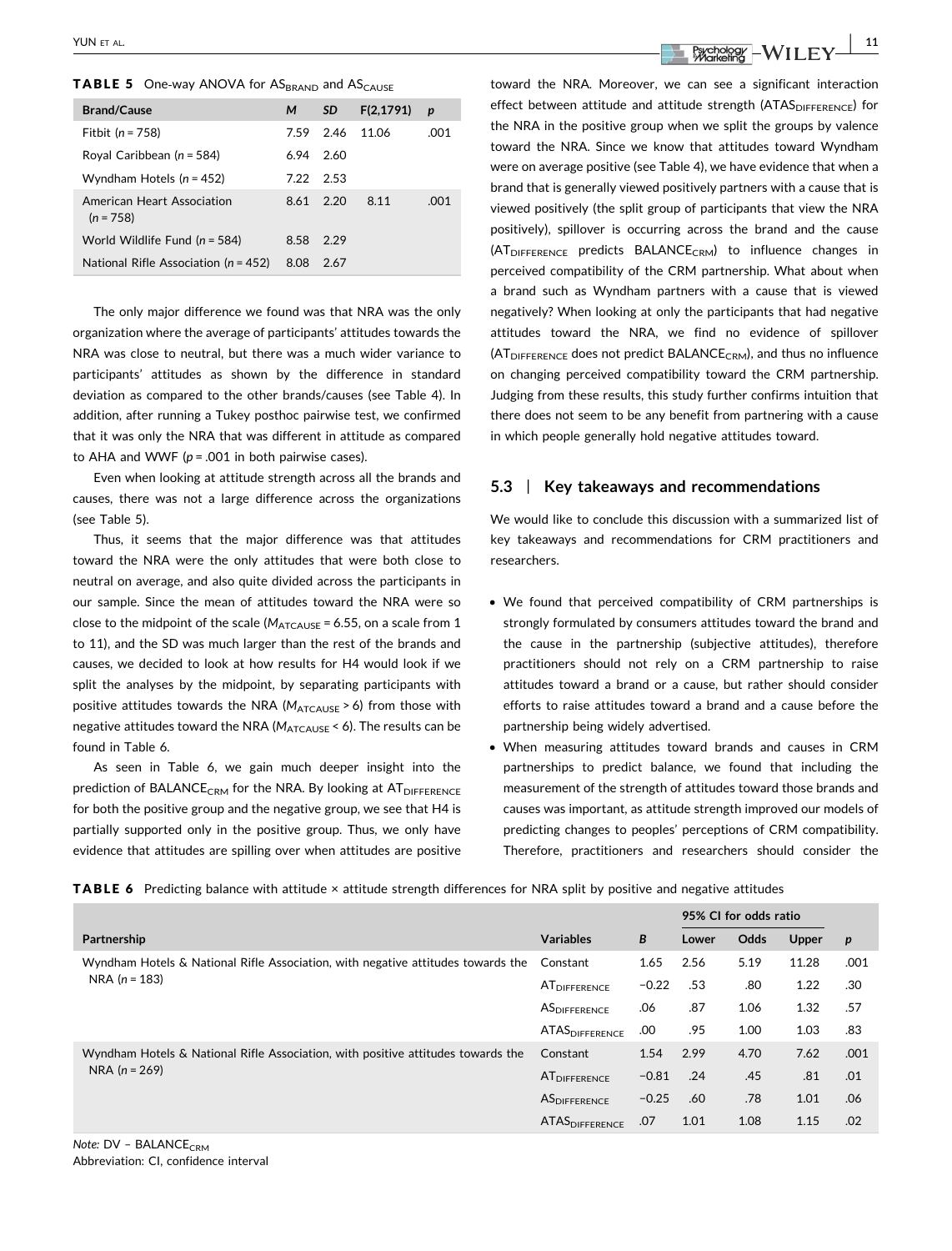12 WII FV-BERGOOD WAS CONSIDERED TO A 200 F ALL

inclusion of attitude strength into their models of analyzing CRM partnerships' effects on consumer behavior.

- When brands and causes, in which people hold generally positive attitudes toward, partner with one another, we found evidence that attitudes toward the brand and toward the cause were spilling over into one another to change perceptions of compatibility. This could be considered a positive outcome, as it suggests that people are blending their views toward a brand and a cause together, which could be one of the aims of CRM.
- When brands, in which people hold generally positive attitudes toward, partner with causes, in which people hold generally negative attitude toward, we found no evidence that attitudes toward the brand and towards the cause were spilling over into one another to change perceptions of compatibility. Thus, there seems to be no benefits that we could find within this study for this type of partnership. The negatively viewed cause may be expecting that positive attitudes towards a well‐liked brand could "rub‐off" on the cause, but this does not seem to be the case.

# 6 | LIMITATIONS

## 6.1 | Direction of spillover effects

Simonin and Ruth's (1998) research into spillover effects within brand alliances used structural equation modeling with the assessment of attitudes toward brands before and after presentation of the alliance. Although finding the end state of attitudes toward brands and causes, and the strength of those attitudes, was not the initial focus of this study, surveying these downstream measures could have given us more insight into understanding if there is a consistent direction with regard to the spillover effect that we found preliminary evidence for within CRM triads. With our current analysis, a limitation was that we could not be for sure which direction attitude, and the strength of those attitudes, are spilling over into/from. Future research into CRM partnerships could benefit from combining our study's methods with the Simonin and Ruth's (1998) to provide more insight into the effects of CRM partnerships (as they focused solely on brand‐brand alliances, and not brand‐cause alliances). They used a structural equation modeling approach that assessed participants' attitudes before and after partnership (as well as the strength of those attitudes), thus giving them insight into which direction the spill-over effects were occurring.

#### 6.2 | Spillover effects analyses over time

Marvel et al. (2011) provided theoretical proof that triads (and larger systems that include triads) become balanced over time, but this study focused only on a snapshot of time. In the future, by collecting attitude, attitude strength, and perceived compatibility measures over time, we could also see whether or not more CRM triads eventually end up in states of balance as was proved by Marvel et al. (2011). Their findings were based on simulation data, but looking at how continuous attitude, attitude strength, and perceived compatibility measures move with regard to balance in CRM triads over time could provide empirical evidence to their findings.

#### 6.3 | Neutral attitudes and balance theory

Another limitation was the prevalence of neutral separate attitudes toward brands and causes in our sample. There was a total of 2,979 total responses across three partnerships ( $n = 993$  per partnership). The number of responses in which one of more of the separate attitudes toward the brands and causes were neutral  $(AT_{BRAND} = 0$ and/or  $AT<sub>CAUSE</sub> = 0$ ) was 1,185. This was a large number of responses that were excluded from our analyses for Hypotheses 2–4, as previous studies on balance theory have not considered what to do with neutral attitudes. Future research should work to understand how to handle neutral attitudinal edges within questions of balance; additionally, researchers could consider expanding the initial sample size of data collection to make sure that all partnerships have an appropriate number of data points even if neutral edges need to be removed.

# 6.4 | Interaction variable for attitude and attitude strength

Another limitation, as mentioned previously, was that our calculation of attitude × attitude strength was an informed, but preliminary approach that may have contributed to our mixed findings. This study seems to be the first to consider attitude strength in CRM partnership research, and thus it is only a starting point. Thus, future CRM studies may find that taking a more nuanced approach, looking at different statistical models to assess direction of spillover, seeing how balance changes over time, researching how to handle neutral attitudes, testing multiple‐item measures, and considering coefficient differences for organizations, could prove fruitful.

# 7 | CONCLUSION

The purpose of this study was to investigate the boundaries in which balance theory (Heider, 1946) can be used to analyze CRM partnerships and predict consumer perceptions of CRM partnership compatibility. Within this investigation, we brought together theoretical understandings of balance theory and the difference between attitude and attitude strength to predict balance in CRM triads. Our findings benefit researchers, as they advance theory both for balance theory as well as for CRM research, but they also bring value to CRM practitioners. Understanding how to predict potential CRM compatibility perceptions is important, especially if it can be used before entering into a partnership. In addition, by providing insight into how to predict balance in CRM triads, this gives CRM practitioners deeper understanding into how to choose future CRM partners, as well as considering campaigns to advertise brands and causes individually to raise attitudes toward them before entering into a partnership.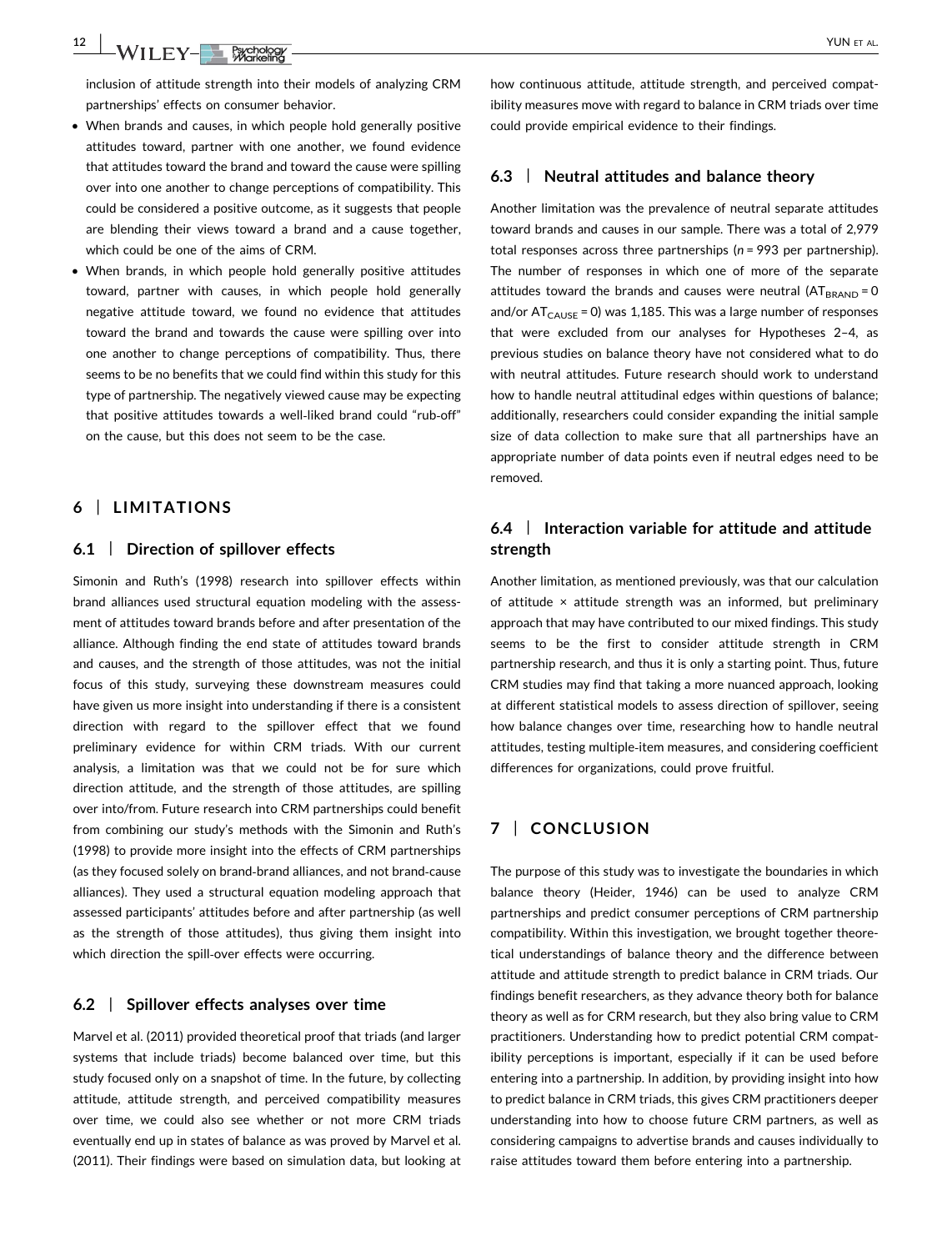#### ACKNOWLEDGMENTS

This work was supported by the American Academy of Advertising's 2018 Doctoral Dissertation Grant and the 2017 Seymour Sudman Dissertation Honorable Mention Award.

#### ORCID

Joseph T. Yun b <http://orcid.org/0000-0001-6875-4456>

## REFERENCES

- Antal, T., Krapivsky, P. L., & Redner, S. (2005). Dynamics of social balance on networks. Arxiv, 72, 1–10. [https://doi.org/10.1103/PhysRevE.72.](https://doi.org/10.1103/PhysRevE.72.036121) [036121](https://doi.org/10.1103/PhysRevE.72.036121)
- Antal, T., Krapivsky, P. L., & Redner, S. (2006). Social balance on networks: The dynamics of friendship and enmity. Physica D: Nonlinear Phenomena, 224, 130–136.<https://doi.org/10.1016/j.physd.2006.09.028>
- Barone, M. J., Miyazaki, A. D., & Taylor, K. A. (2000). The influence of cause‐related marketing on consumer choice: Does one good turn deserve another? Journal of the Academy of Marketing Science, 28, 248–262.<https://doi.org/10.1177/0092070300282006>
- Basil, D. Z., & Herr, P. M. (2006). Attitudinal balance and cause‐ related marketing: An empirical application of balance theory. Journal of Consumer Psychology, 16, 391–403. [https://doi.org/10.](https://doi.org/10.1207/s15327663jcp1604_10) [1207/s15327663jcp1604\\_10](https://doi.org/10.1207/s15327663jcp1604_10)
- Bassili, J. N. (1996). Meta‐judgmental versus operative indexes of psychological attributes: The case of measures of attitude strength. Journal of Personality and Social Psychology, 71, 637–653. [https://doi.](https://doi.org/10.1037/0022-3514.71.4.637) [org/10.1037/0022](https://doi.org/10.1037/0022-3514.71.4.637)‐3514.71.4.637
- Buhrmester, M., Kwang, T., & Gosling, S. D. (2011). Amazon's Mechanical Turk: A new source of inexpensive, yet high‐quality, data? Perspectives on Psychological Science, 6, 3–5. [https://doi.org/](https://doi.org/10.1177/1745691610393980) [10.1177/1745691610393980](https://doi.org/10.1177/1745691610393980)
- Chandler, J., & Shapiro, D. (2016). Conducting clinical research using crowdsourced convenience samples. Annual Review of Clinical Psychology, 12, 53–81. [https://doi.org/10.1146/annurev](https://doi.org/10.1146/annurev-clinpsy-021815-093623)‐clinpsy‐021815‐093623
- Davis, J. (1967). Clustering and Structural Balance in Graphs. Human Relations, 20(2), 181–187.<https://doi.org/10.1177/001872676702000206>
- Coca‐Cola | Partnerships | WWF. (2017). Retrieved from [https://www.](https://www.worldwildlife.org/partnerships/coca-cola) [worldwildlife.org/partnerships/coca](https://www.worldwildlife.org/partnerships/coca-cola)‐cola
- Eagly, A. H., & Chaiken, S. (1993). The Psychology of Attitudes. Orlando: Harcourt Brace Jovanovich College Publishers.
- Easley, D., & Kleinberg, J. (2010). Positive and Negative Relationships, Networks, Crowds, and Markets: Reasoning about a Highly Connected World (pp. 119–152). New York, NY: Cambridge University Press.
- Filmore, N. (2013). Has the WWF Sold Out? Huffington Post. Retrieved from [https://www.huffingtonpost.ca/nick](https://www.huffingtonpost.ca/nick-fillmore/wwf-corporation_b_3496810.html)-fillmore/wwf-corporation\_ [b\\_3496810.html](https://www.huffingtonpost.ca/nick-fillmore/wwf-corporation_b_3496810.html)
- Guerreiro, J., Rita, P., & Trigueiros, D. (2016). A text mining‐based review of cause‐related marketing literature. Journal of Business Ethics, 139, 111–128. [https://doi.org/10.1007/s10551](https://doi.org/10.1007/s10551-015-2622-4)‐015‐2622‐4
- Gupta, S., & Pirsch, J. (2006). The company‐cause‐customer fit decision in cause‐related marketing. Journal of Consumer Marketing, 23, 314–326. <https://doi.org/10.1108/07363760610701850>
- Hancock, L. (2016). Royal Caribbean Cruises Ltd. and World Wildlife Fund (WWF) announce global partnership to support ocean conservation [Press release]. Retrieved from [https://www.worldwildlife.org/press](https://www.worldwildlife.org/press-releases/royal-caribbean-cruises-ltd-and-world-wildlife-fund-wwf-announce-global-partnership-to-support-ocean-conservation)‐ [releases/royal](https://www.worldwildlife.org/press-releases/royal-caribbean-cruises-ltd-and-world-wildlife-fund-wwf-announce-global-partnership-to-support-ocean-conservation)‐caribbean‐cruises‐ltd‐and‐world‐wildlife‐fund‐wwf‐ announce‐global‐partnership‐to‐support‐ocean‐[conservation](https://www.worldwildlife.org/press-releases/royal-caribbean-cruises-ltd-and-world-wildlife-fund-wwf-announce-global-partnership-to-support-ocean-conservation)
- Heider, F. (1946). Attitudes and cognitive organization. The Journal of Psychology, 21, 107–112. [https://doi.org/10.1080/00223980.1946.](https://doi.org/10.1080/00223980.1946.9917275) [9917275](https://doi.org/10.1080/00223980.1946.9917275)
- Heider, F. (1958). The Psychology of Interpersonal Relations. Hillsdale, NJ: Lawrence Erlbaum Associates, Inc.
- Henderson, G. R., Iacobucci, D., & Calder, B. J. (1998). Brand diagnostics: Mapping branding effects using consumer associative networks. European Journal of Operational Research, 111, 306–327. [https://doi.](https://doi.org/10.1016/S0377-2217(98)00151-9) [org/10.1016/S0377](https://doi.org/10.1016/S0377-2217(98)00151-9)‐2217(98)00151‐9
- Hutchinson, C. (2010). Fried Chicken for the Cure? ABC News. Retrieved from [https://abcnews.go.com/Health/Wellness/kfc](https://abcnews.go.com/Health/Wellness/kfc-fights-breast-cancer-fried-chicken/story?id=10458830)-fights-breastcancer‐fried‐[chicken/story?id=10458830](https://abcnews.go.com/Health/Wellness/kfc-fights-breast-cancer-fried-chicken/story?id=10458830)
- Kees, J., Berry, C., Burton, S., & Sheehan, K. (2017). An analysis of data quality: Professional panels, student subject pools, and Amazon's Mechanical Turk. Journal of Advertising, 46, 141–155. [https://doi.org/](https://doi.org/10.1080/00913367.2016.1269304) [10.1080/00913367.2016.1269304](https://doi.org/10.1080/00913367.2016.1269304)
- Kułakowski, K., Gawroński, P., & Gronek, P. (2005). The Heider balance: A continuous approach. International Journal of Modern Physics C, 16, 707–716.<https://doi.org/10.1142/S012918310500742X>
- Lafferty, B. A., Goldsmith, R. E., & Hult, G. T. M. (2004). The impact of the alliance on the partners: A look at cause‐brand alliances. Psychology and Marketing, 21, 509–531.<https://doi.org/10.1002/mar.20017>
- Leskovec, J., Huttenlocher, D., & Kleinberg, J. (2010a). Predicting Positive and Negative Links. International World Wide Web Conference, 641‐ 650.<https://doi.org/10.1145/1772690.1772756>
- Leskovec, J., Huttenlocher, D., & Kleinberg, J. (2010b). Signed networks in social media. Conference on Human Factors in Computing Systems, 1361-1370.
- Marvel, S. A., Kleinberg, J., Kleinberg, R. D., & Strogatz, S. H. (2011). Continuous‐time model of structural balance. Proceedings of the National Academy of Sciences of the United States of America, 108, 1771–1776.<https://doi.org/10.1073/pnas.1013213108>
- Mason, W., & Suri, S. (2012). Conducting behavioral research on Amazon's Mechanical Turk. Behavior Research Methods, 44, 1–23. [https://doi.org/](https://doi.org/10.3758/s13428-011-0124-6) [10.3758/s13428](https://doi.org/10.3758/s13428-011-0124-6)‐011‐0124‐6
- Moodie, A. (2016). How environmentally friendly is your cruise holiday? The Guardian. Retrieved from [https://www.theguardian.com/](https://www.theguardian.com/sustainable-business/2016/jun/12/cruise-ships-environment-ocean-liners-emissions-waste) sustainable‐[business/2016/jun/12/cruise](https://www.theguardian.com/sustainable-business/2016/jun/12/cruise-ships-environment-ocean-liners-emissions-waste)‐ships‐environment‐ocean‐ liners‐[emissions](https://www.theguardian.com/sustainable-business/2016/jun/12/cruise-ships-environment-ocean-liners-emissions-waste)‐waste
- Myers, B., & Kwon, W. S. (2013). A model of antecedents of consumers' post brand attitude upon exposure to a cause‐brand alliance: Antecedents of brand attitude. International Journal of Nonprofit and Voluntary Sector Marketing, 18, 73–89.<https://doi.org/10.1002/nvsm>
- Osgood, C. E., & Tannenbaum, P. H. (1955). The principle of congruity in the prediction of attitude change. Psychological Review, 62, 42–55. <https://doi.org/10.1037/h0048153>
- Petty, R. E., & Krosnick, J. A. (1995). Attitude strength: Antecedents and consequences. Mahwah, NJ: Erlbaum.
- Picchi, A. (2015). 5 most loved and most hated fast‐food restaurants. CBS News. Retrieved from [https://www.cbsnews.com/media/5](https://www.cbsnews.com/media/5-most-loved-and-hated-fast-food-restaurants/)‐most‐ loved‐and‐hated‐fast‐food‐[restaurants/](https://www.cbsnews.com/media/5-most-loved-and-hated-fast-food-restaurants/)
- Pracejus, J. W., & Olsen, G. D. (2004). The role of brand/cause fit in the effectiveness of cause-related marketing campaigns. Journal of Business Research, 57, 635–640. [https://doi.org/10.1016/S0148](https://doi.org/10.1016/S0148-2963(02)00306-5)‐2963(02)00306‐5
- Ross, J., Irani, L., Silberman, M. S., Zaldivar, A., & Tomlinson, B. (2010). Who are the crowdworkers?: Shifting demographics in mechanical turk. Chi Ea, 2010, 2863–2872.<https://doi.org/10.1145/1753846.1753873>
- Simmons, C. J., & Becker‐Olsen, K. L. (2006). Achieving marketing objectives through social sponsorships. Journal of Marketing, 70, 154–169.<https://doi.org/10.1509/jmkg.70.4.154>
- Simonin, B. L., & Ruth, J. A. (1998). Is a company known by the company it keeps? Assessing the spillover effects of brand alliances on consumer brand attitudes. Journal of Marketing Research, 35, 30–42. [https://doi.](https://doi.org/10.2307/3151928) [org/10.2307/3151928](https://doi.org/10.2307/3151928)
- Trimble, C. S., & Rifon, N. J. (2006). Consumer perceptions of compatibility in cause‐related marketing messages. International Journal of Nonprofit and Voluntary Sector Marketing, 11, 29–47. [https://doi.org/10.1002/](https://doi.org/10.1002/nvsm.42) [nvsm.42](https://doi.org/10.1002/nvsm.42)